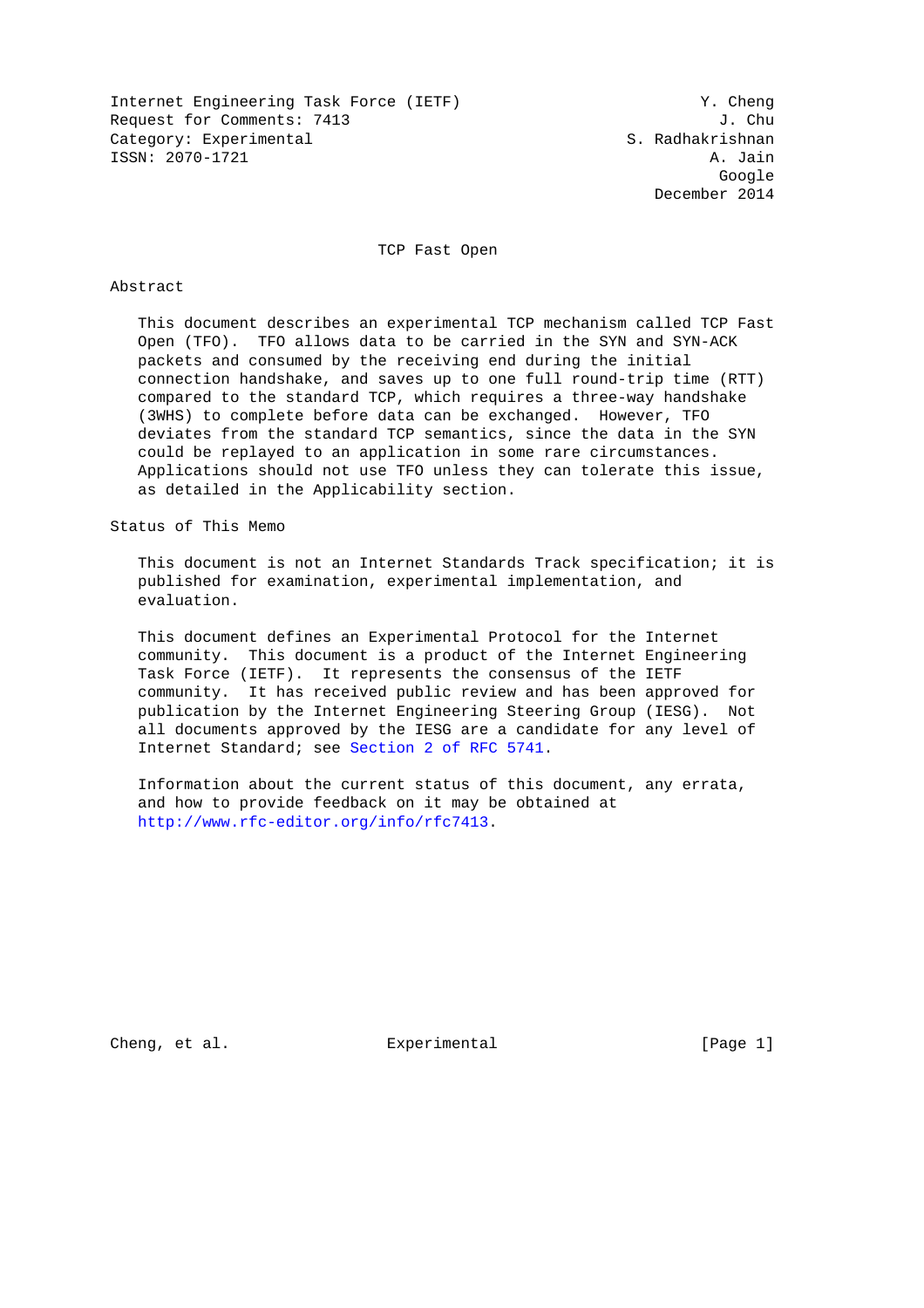# Copyright Notice

 Copyright (c) 2014 IETF Trust and the persons identified as the document authors. All rights reserved.

 This document is subject to [BCP 78](http://tools.ietf.org/pdf/bcp78) and the IETF Trust's Legal Provisions Relating to IETF Documents

 [\(http://trustee.ietf.org/license-info\)](http://trustee.ietf.org/license-info) in effect on the date of publication of this document. Please review these documents carefully, as they describe your rights and restrictions with respect to this document. Code Components extracted from this document must include Simplified BSD License text as described in [Section 4.](#page-6-0)e of the Trust Legal Provisions and are provided without warranty as described in the Simplified BSD License.

Table of Contents

| 2.1. Relaxing TCP Semantics on Duplicated SYNs 4                                                      |  |  |  |
|-------------------------------------------------------------------------------------------------------|--|--|--|
|                                                                                                       |  |  |  |
|                                                                                                       |  |  |  |
|                                                                                                       |  |  |  |
|                                                                                                       |  |  |  |
|                                                                                                       |  |  |  |
|                                                                                                       |  |  |  |
|                                                                                                       |  |  |  |
| 4.1.3.1. Client Caching Negative Responses 10                                                         |  |  |  |
|                                                                                                       |  |  |  |
| 4.2.1. Fast Open Cookie Request 11                                                                    |  |  |  |
|                                                                                                       |  |  |  |
|                                                                                                       |  |  |  |
| 5.1. Resource Exhaustion Attack by SYN Flood with Valid                                               |  |  |  |
|                                                                                                       |  |  |  |
| 5.1.1. Attacks from behind Shared Public IPs (NATs) 15                                                |  |  |  |
| 5.2. Amplified Reflection Attack to Random Host 16                                                    |  |  |  |
|                                                                                                       |  |  |  |
|                                                                                                       |  |  |  |
| 6.2. Potential Performance Improvement 17                                                             |  |  |  |
| 6.3. Example: Web Clients and Servers 18                                                              |  |  |  |
| 6.3.1. HTTP Request Replay $\ldots \ldots \ldots \ldots \ldots \ldots \ldots \ldots \ldots \ldots 18$ |  |  |  |
|                                                                                                       |  |  |  |
| 6.3.3. Comparison with HTTP Persistent Connections 18                                                 |  |  |  |
| 6.3.4. Load Balancers and Server Farms 19                                                             |  |  |  |

Cheng, et al. Experimental Experimental [Page 2]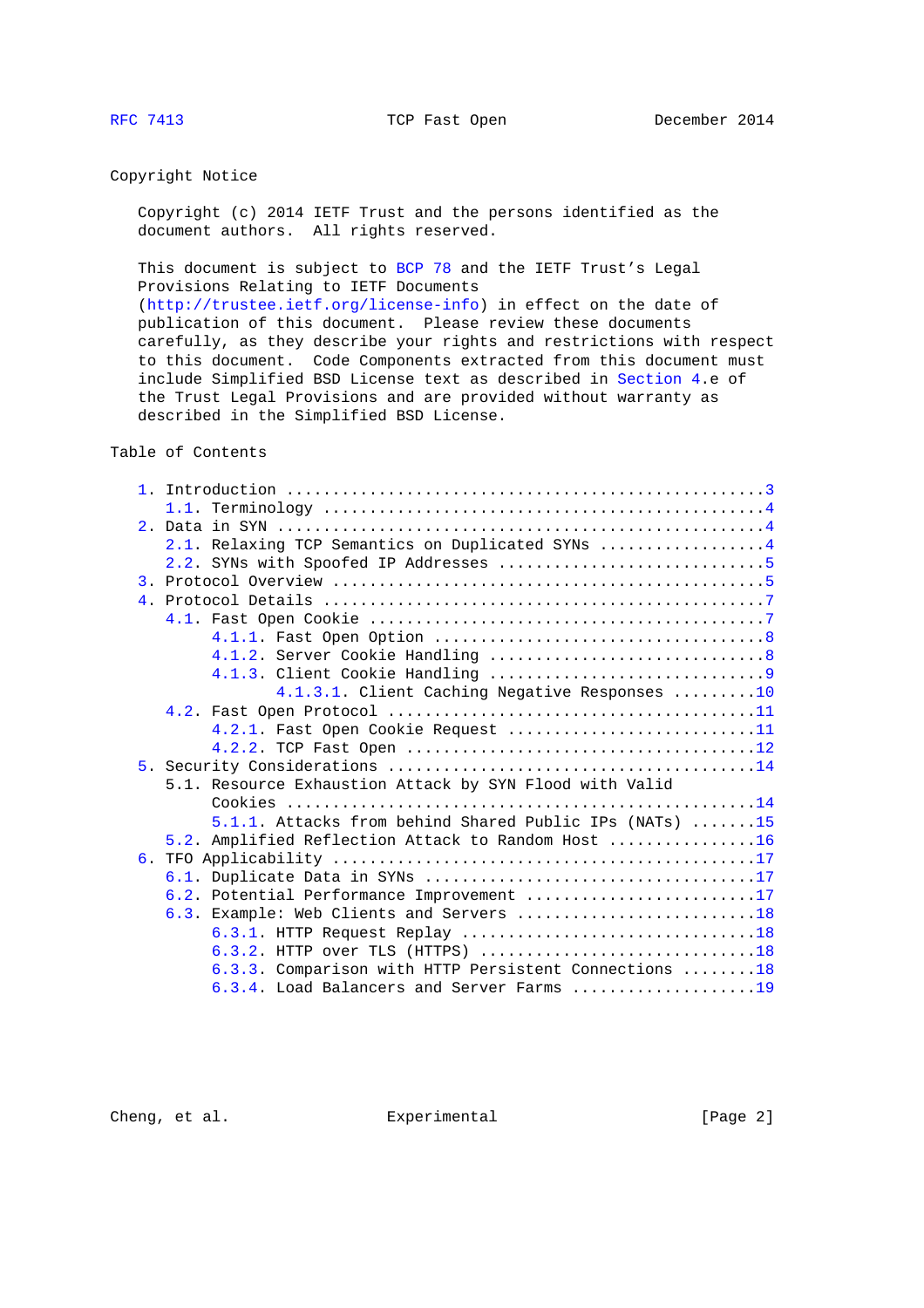<span id="page-2-1"></span>

| 7.1. Performance Impact Due to Middleboxes and NAT 19    |  |
|----------------------------------------------------------|--|
|                                                          |  |
|                                                          |  |
|                                                          |  |
|                                                          |  |
| 8.2. Common Defenses against SYN Flood Attacks 21        |  |
| 8.3. Speculative Connections by the Applications 21      |  |
|                                                          |  |
|                                                          |  |
| 9 <sub>1</sub>                                           |  |
|                                                          |  |
|                                                          |  |
|                                                          |  |
| Appendix A. Example Socket API Changes to Support TFO 25 |  |
|                                                          |  |
|                                                          |  |
|                                                          |  |
|                                                          |  |

# <span id="page-2-0"></span>[1.](#page-2-0) Introduction

 TCP Fast Open (TFO) is an experimental update to TCP that enables data to be exchanged safely during TCP's connection handshake. This document describes a design that enables applications to save a round trip while avoiding severe security ramifications. At the core of TFO is a security cookie used by the server side to authenticate a client initiating a TFO connection. This document covers the details of exchanging data during TCP's initial handshake, the protocol for TFO cookies, potential new security vulnerabilities and their mitigation, and the new socket API.

 TFO is motivated by the performance needs of today's Web applications. Current TCP only permits data exchange after the three-way handshake (3WHS) [\[RFC793\]](http://tools.ietf.org/pdf/rfc793), which adds one RTT to network latency. For short Web transfers this additional RTT is a significant portion of overall network latency, even when HTTP persistent connection is widely used. For example, the Chrome browser [\[Chrome\]](#page-22-2) keeps TCP connections idle for up to 5 minutes, but 35% of HTTP requests are made on new TCP connections [\[RCCJR11\]](#page-23-0). For such Web and Web-like applications, placing data in the SYN can yield significant latency improvements. Next we describe how we resolve the challenges that arise upon doing so.

Cheng, et al. Experimental Experimental [Page 3]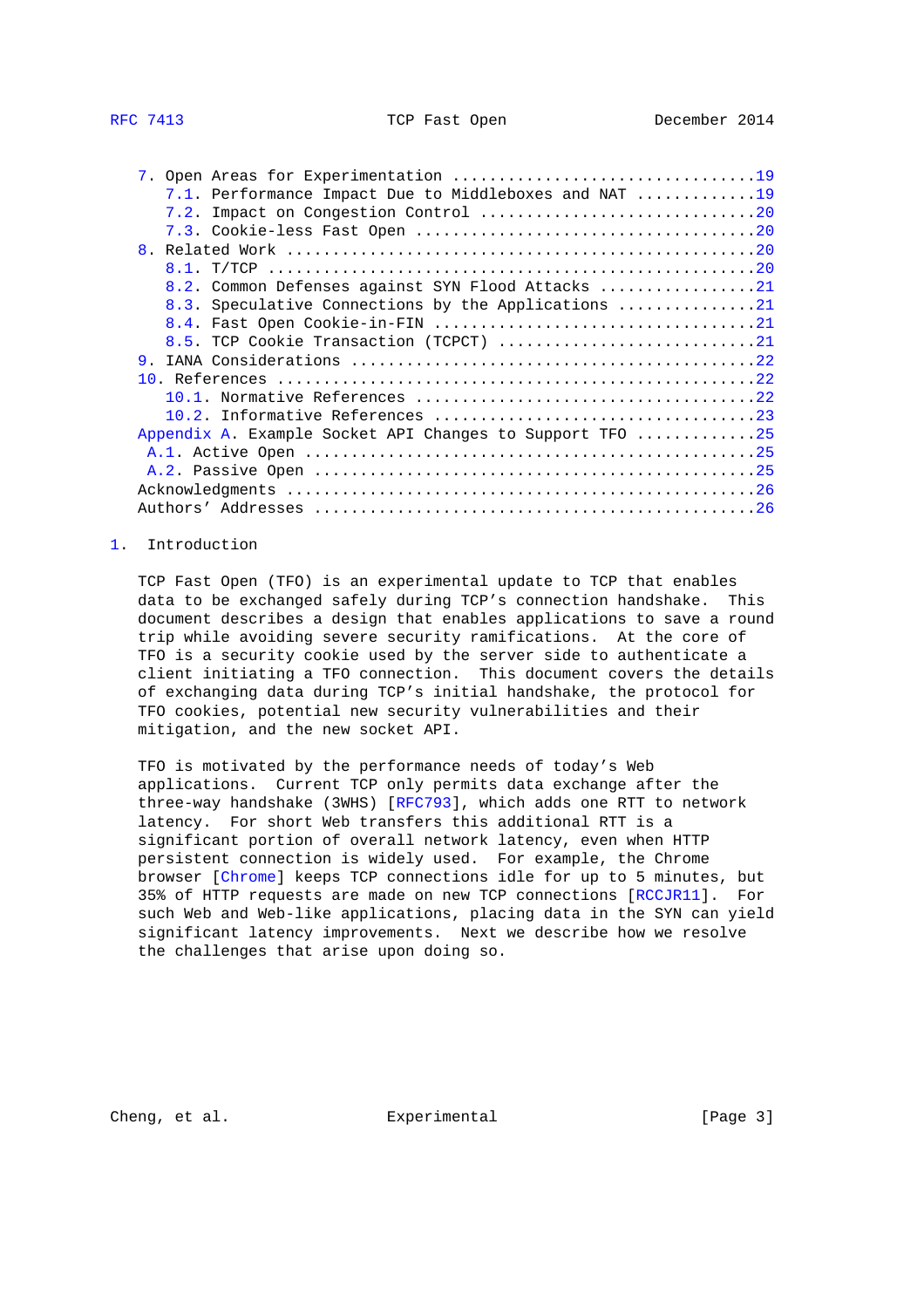# <span id="page-3-1"></span><span id="page-3-0"></span>[1.1.](#page-3-0) Terminology

 The key words "MUST", "MUST NOT", "REQUIRED", "SHALL", "SHALL NOT", "SHOULD", "SHOULD NOT", "RECOMMENDED", "MAY", and "OPTIONAL" in this document are to be interpreted as described in [RFC 2119 \[RFC2119\]](http://tools.ietf.org/pdf/rfc2119).

 "TFO" refers to TCP Fast Open. "Client" refers to TCP's active open side, and "server" refers to TCP's passive open side.

# <span id="page-3-2"></span>[2.](#page-3-2) Data in SYN

 Standard TCP already allows data to be carried in SYN packets [\(\[RFC793\], Section 3.4\)](http://tools.ietf.org/pdf/rfc793#section-3.4) but forbids the receiver from delivering it to the application until the 3WHS is completed. This is because TCP's initial handshake serves to capture old or duplicate SYNs.

 To enable applications to exchange data in a TCP handshake, TFO removes the constraint and allows data in SYN packets to be delivered to the application. This change to TCP semantic raises two issues (discussed in the following subsections) that make TFO unsuitable for certain applications.

 Therefore, TCP implementations MUST NOT use TFO by default, but only use TFO if requested explicitly by the application on a per-service port basis. Applications need to evaluate TFO applicability as described in [Section 6](#page-16-0) before using TFO.

## <span id="page-3-3"></span>[2.1.](#page-3-3) Relaxing TCP Semantics on Duplicated SYNs

 TFO allows data to be delivered to the application before the 3WHS is completed, thus opening itself to a data integrity issue in either of the two cases below:

- a) the receiver host receives data in a duplicate SYN after it has forgotten it received the original SYN (e.g., due to a reboot);
- b) the duplicate is received after the connection created by the original SYN has been closed and the close was initiated by the sender (so the receiver will not be protected by the TIME-WAIT 2 MSL state).

 The now obsoleted T/TCP [\[RFC1644\]](http://tools.ietf.org/pdf/rfc1644) (obsoleted by [\[RFC6247\]](http://tools.ietf.org/pdf/rfc6247)) attempted to address these issues. It was not successful and not deployed due to various vulnerabilities as described in [Section 8,](#page-19-3) "Related Work". Rather than trying to capture all dubious SYN packets to make TFO 100% compatible with TCP semantics, we made a design decision early on to accept old SYN packets with data, i.e., to restrict TFO use to

Cheng, et al. Experimental Experimental [Page 4]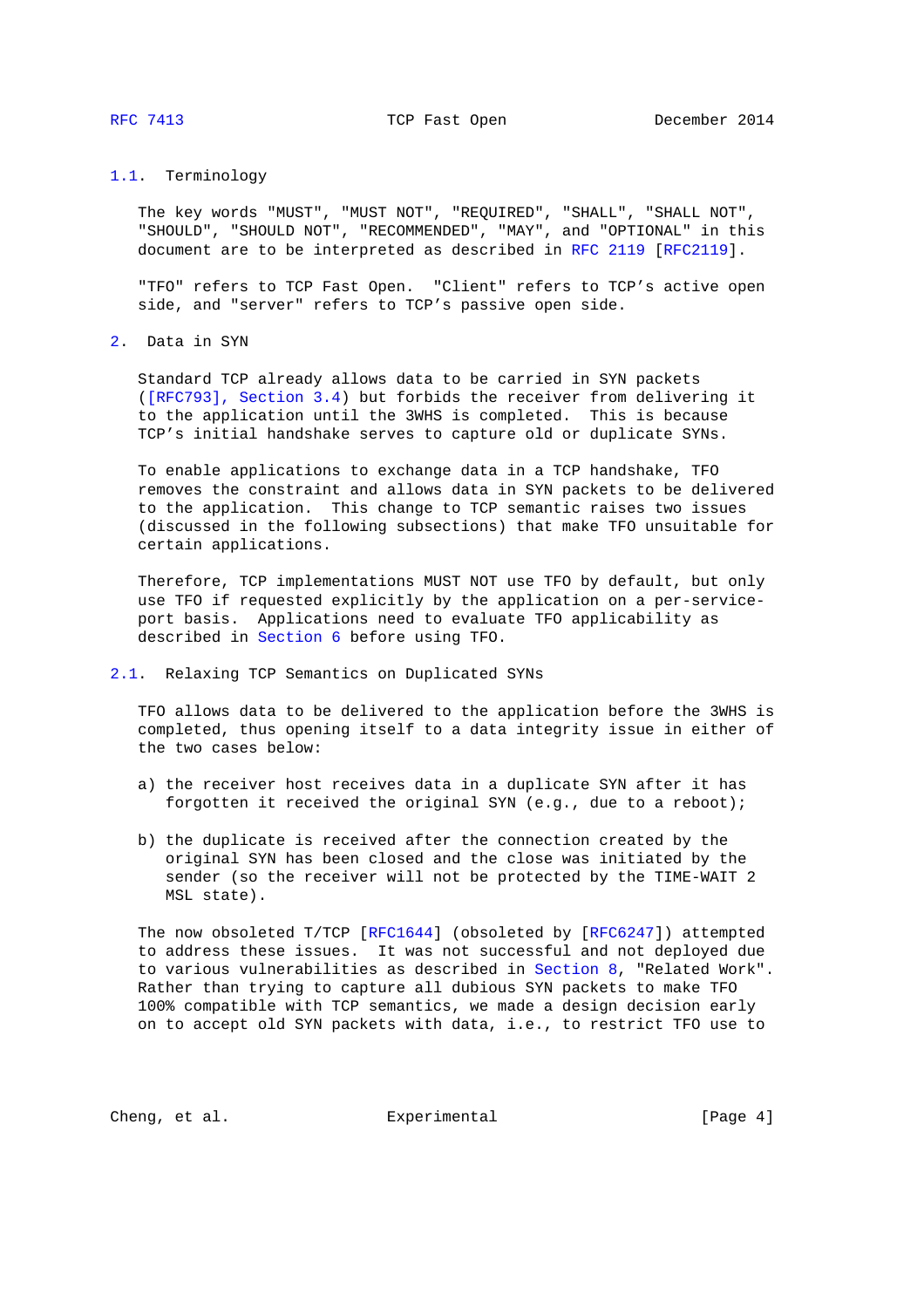<span id="page-4-1"></span> a class of applications [\(Section 6\)](#page-16-0) that are tolerant of duplicate SYN packets with data. We believe this is the right design trade off: balancing complexity with usefulness.

# <span id="page-4-0"></span>[2.2.](#page-4-0) SYNs with Spoofed IP Addresses

 Standard TCP suffers from the SYN flood attack [\[RFC4987\]](http://tools.ietf.org/pdf/rfc4987) because SYN packets with spoofed source IP addresses can easily fill up a listener's small queue, causing a service port to be blocked completely.

 TFO goes one step further to allow server-side TCP to send up data to the application layer before the 3WHS is completed. This opens up serious new vulnerabilities. Applications serving ports that have TFO enabled may waste lots of CPU and memory resources processing the requests and producing the responses. If the response is much larger than the request, the attacker can further mount an amplified reflection attack against victims of choice beyond the TFO server itself.

 Numerous mitigation techniques against regular SYN flood attacks exist and have been well documented [\[RFC4987\]](http://tools.ietf.org/pdf/rfc4987). Unfortunately, none are applicable to TFO. We propose a server-supplied cookie to mitigate these new vulnerabilities in [Section 3](#page-4-2) and evaluate the effectiveness of the defense in [Section 7.](#page-18-2)

<span id="page-4-2"></span>[3.](#page-4-2) Protocol Overview

 The key component of TFO is the Fast Open Cookie (cookie), a message authentication code (MAC) tag generated by the server. The client requests a cookie in one regular TCP connection, then uses it for future TCP connections to exchange data during the 3WHS:

Requesting a Fast Open Cookie:

- 1. The client sends a SYN with a Fast Open option with an empty cookie field to request a cookie.
- 2. The server generates a cookie and sends it through the Fast Open option of a SYN-ACK packet.
- 3. The client caches the cookie for future TCP Fast Open connections (see below).

Cheng, et al. Experimental [Page 5]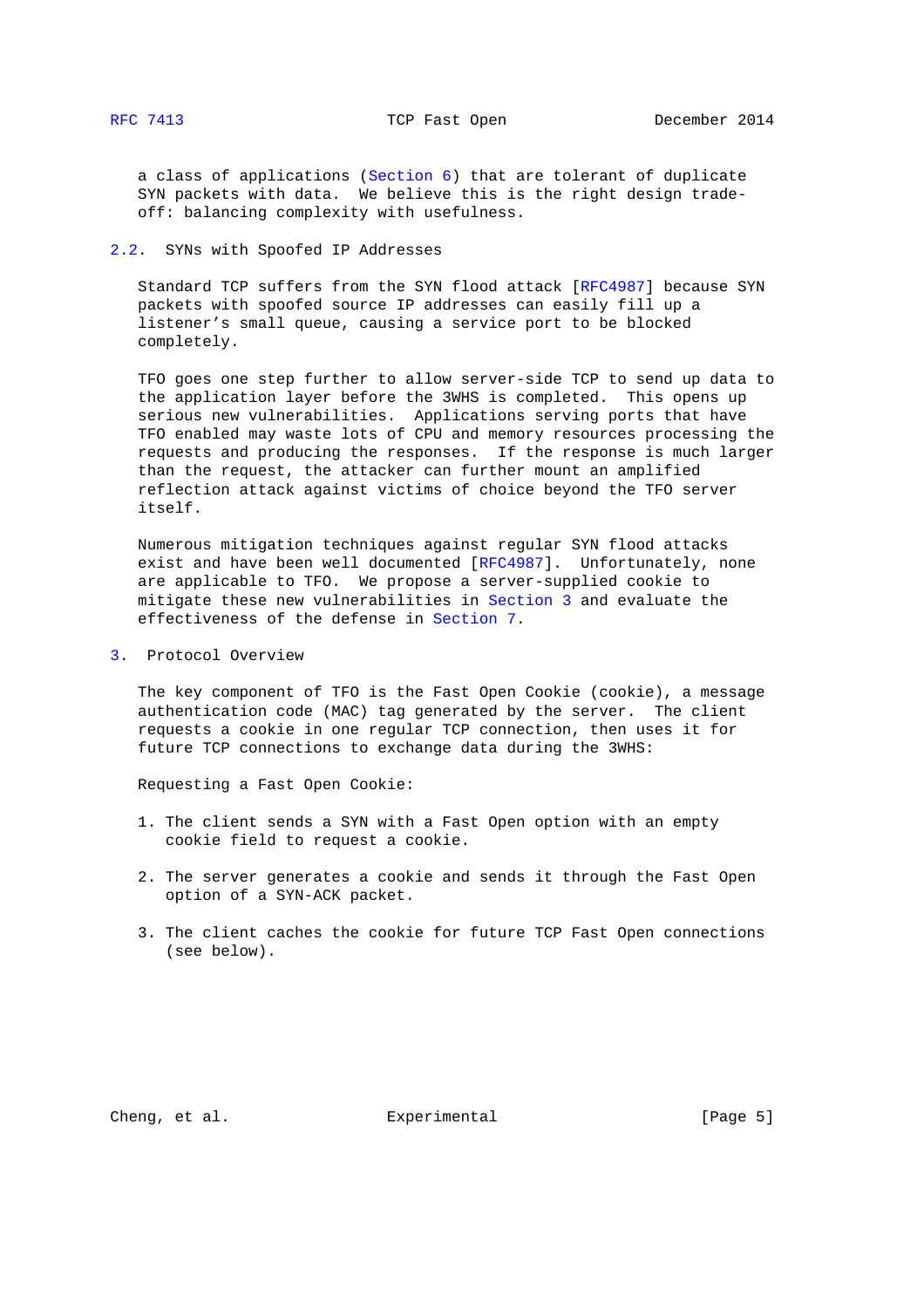Performing TCP Fast Open:

- 1. The client sends a SYN with data and the cookie in the Fast Open option.
- 2. The server validates the cookie:
	- a. If the cookie is valid, the server sends a SYN-ACK acknowledging both the SYN and the data. The server then delivers the data to the application.
	- b. Otherwise, the server drops the data and sends a SYN-ACK acknowledging only the SYN sequence number.
- 3. If the server accepts the data in the SYN packet, it may send the response data before the handshake finishes. The maximum amount is governed by TCP's congestion control [\[RFC5681\]](http://tools.ietf.org/pdf/rfc5681).
- 4. The client sends an ACK acknowledging the SYN and the server data. If the client's data is not acknowledged, the client retransmits the data in the ACK packet.
- 5. The rest of the connection proceeds like a normal TCP connection. The client can repeat many Fast Open operations once it acquires a cookie (until the cookie is expired by the server). Thus, TFO is useful for applications that have temporal locality on client and server connections.

Cheng, et al. Experimental Experimental [Page 6]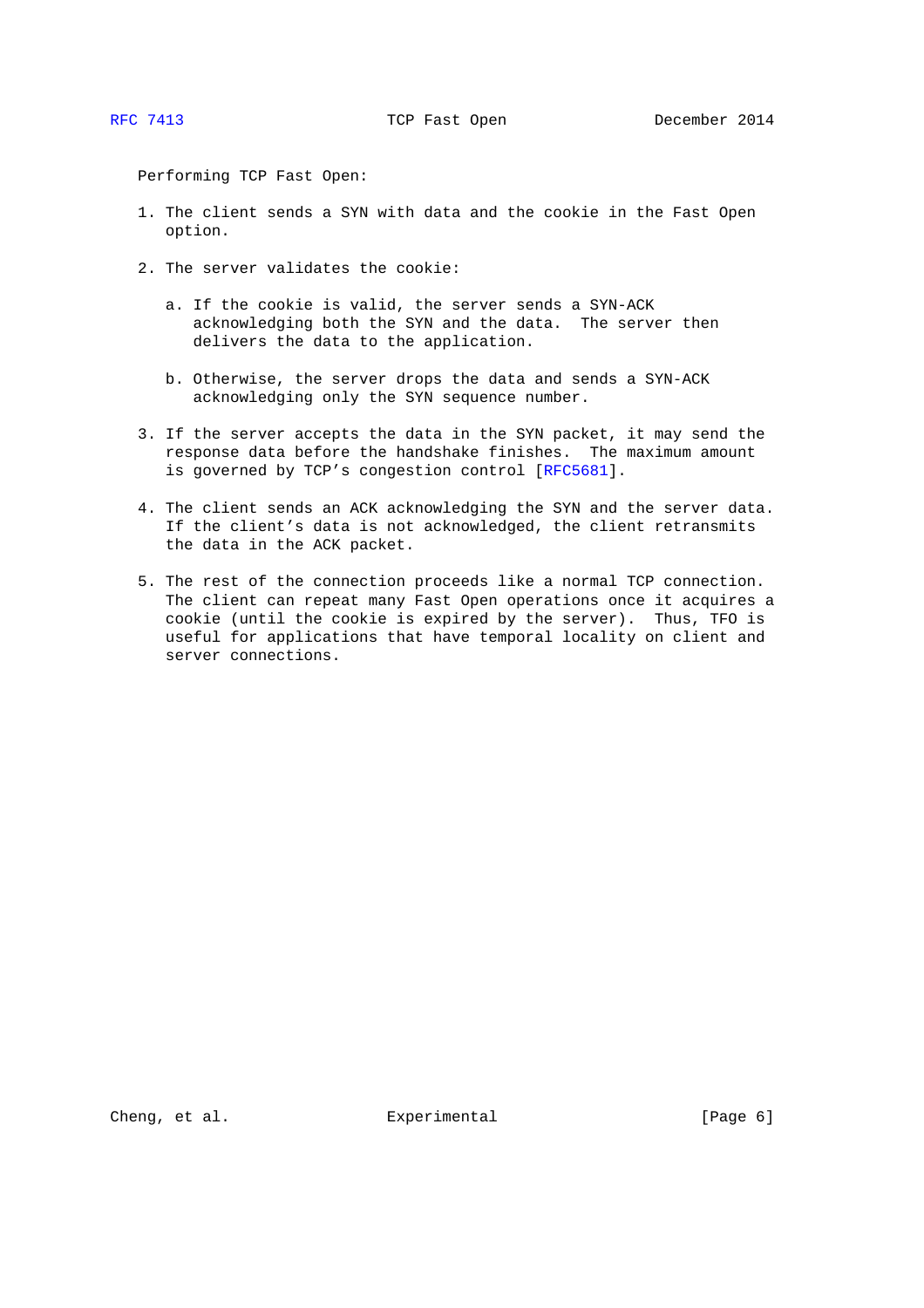<span id="page-6-1"></span>

| Requesting Fast Open Cookie in connection 1: |                                                                                             |  |                |  |  |  |
|----------------------------------------------|---------------------------------------------------------------------------------------------|--|----------------|--|--|--|
| TCP A (Client)                               |                                                                                             |  | TCP B (Server) |  |  |  |
| CLOSED                                       |                                                                                             |  | LISTEN         |  |  |  |
|                                              |                                                                                             |  |                |  |  |  |
| (caches cookie C)                            | #2 ESTABLISHED <---- <syn, ack,="" cookieopt="C"> ---------- SYN-RCVD</syn,>                |  |                |  |  |  |
|                                              | Performing TCP Fast Open in connection 2:                                                   |  |                |  |  |  |
| TCP A (Client)                               |                                                                                             |  | TCP B (Server) |  |  |  |
| CLOSED                                       |                                                                                             |  | LISTEN         |  |  |  |
|                                              |                                                                                             |  |                |  |  |  |
|                                              |                                                                                             |  |                |  |  |  |
|                                              | #3 ESTABLISHED <---- <ack=x+len(data_a)+1,data_b>---- SYN-RCVD</ack=x+len(data_a)+1,data_b> |  |                |  |  |  |
|                                              | #4 ESTABLISHED  ----- <ack=y+1>--------------------&gt; ESTABLISHED</ack=y+1>               |  |                |  |  |  |
|                                              | #5 ESTABLISHED --- <ack=y+len(data b)+1="">---------&gt; ESTABLISHED</ack=y+len(data>       |  |                |  |  |  |
|                                              |                                                                                             |  |                |  |  |  |

<span id="page-6-0"></span>[4.](#page-6-0) Protocol Details

<span id="page-6-2"></span>[4.1.](#page-6-2) Fast Open Cookie

 The Fast Open Cookie is designed to mitigate new security vulnerabilities in order to enable data exchange during a handshake. The cookie is a MAC tag generated by the server and is opaque to the client; the client simply caches the cookie and passes it back on subsequent SYN packets to open new connections. The server can expire the cookie at any time to enhance security.

Cheng, et al. Experimental Experimental [Page 7]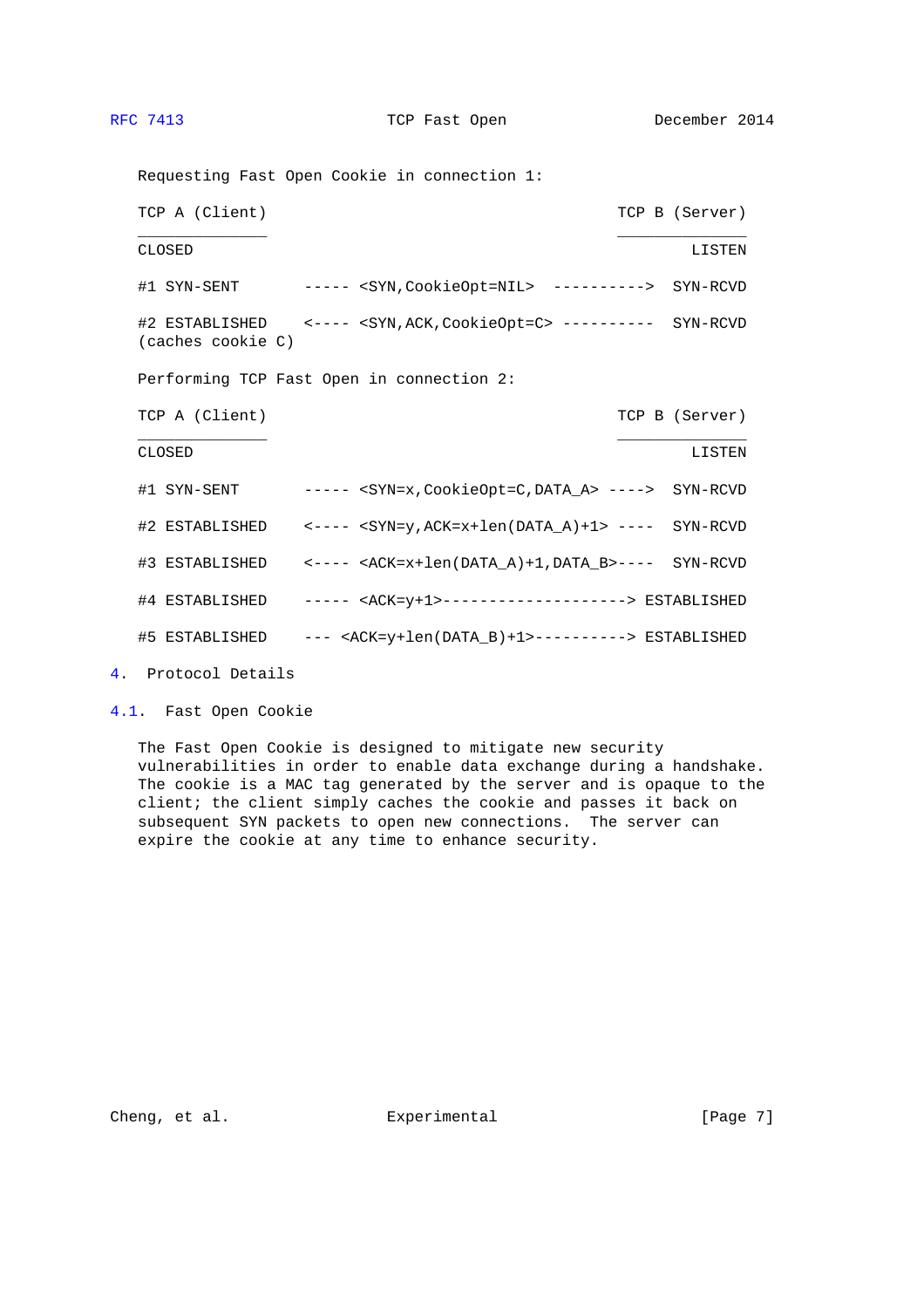<span id="page-7-1"></span><span id="page-7-0"></span>[4.1.1.](#page-7-0) Fast Open Option

 +-+-+-+-+-+-+-+-+-+-+-+-+-+-+-+-+ | Kind | Length | +-+-+-+-+-+-+-+-+-+-+-+-+-+-+-+-+-+-+-+-+-+-+-+-+-+-+-+-+-+-+-+-+ | |  $\sim$   $\sim$  Cookie  $\sim$  | | +-+-+-+-+-+-+-+-+-+-+-+-+-+-+-+-+-+-+-+-+-+-+-+-+-+-+-+-+-+-+-+-+ Kind 1 byte: value = 34 Length 1 byte: range 6 to 18 (bytes); limited by remaining space in the options field. The number MUST be even. Cookie 0, or 4 to 16 bytes (Length - 2)

 The Fast Open option is used to request or to send a Fast Open Cookie. When a cookie is not present or is empty, the option is used by the client to request a cookie from the server. When the cookie is present, the option is used to pass the cookie from the server to the client or from the client back to the server (to perform a Fast Open).

 The minimum cookie size is 4 bytes. Although the diagram shows a cookie aligned on 32-bit boundaries, alignment is not required. Options with invalid Length values or without the SYN flag set MUST be ignored.

<span id="page-7-2"></span>[4.1.2.](#page-7-2) Server Cookie Handling

 The server is in charge of cookie generation and authentication. The cookie SHOULD be a MAC tag with the following properties. We use "SHOULD" because, in some cases, the cookie may be trivially generated as discussed in [Section 7.3.](#page-19-2)

- 1. The cookie authenticates the client's (source) IP address of the SYN packet. The IP address may be an IPv4 or IPv6 address.
- 2. The cookie can only be generated by the server and cannot be fabricated by any other parties, including the client.
- 3. The generation and verification are fast relative to the rest of SYN and SYN-ACK processing.
- 4. A server may encode other information in the cookie and accept more than one valid cookie per client at any given time. But this is server-implementation dependent and transparent to the client.

Cheng, et al. Experimental [Page 8]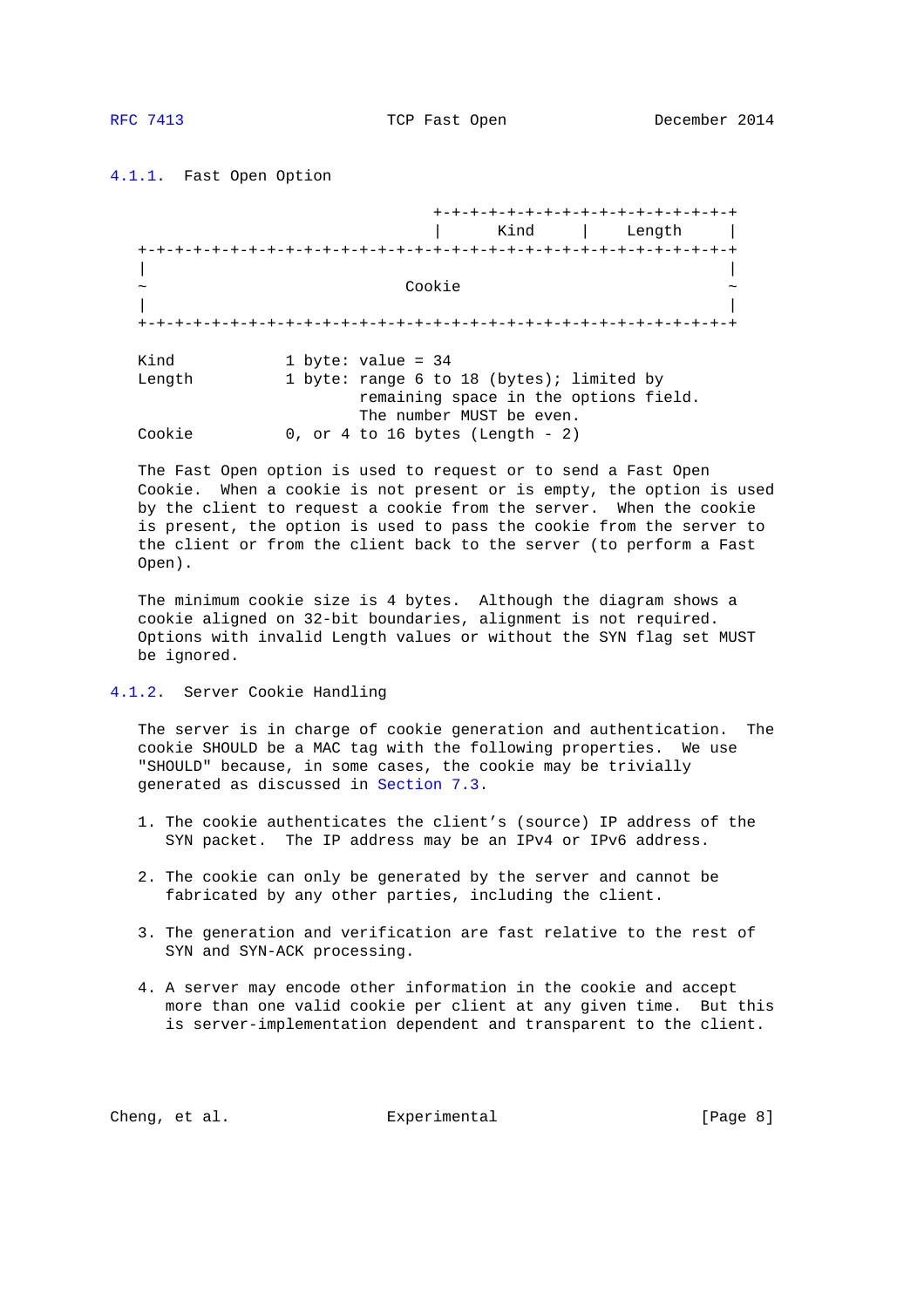<span id="page-8-1"></span> 5. The cookie expires after a certain amount of time. The reason for cookie expiration is detailed in the "Security Considerations" section [\(Section 5\)](#page-13-0). This can be done by either periodically changing the server key used to generate cookies or including a timestamp when generating the cookie.

 To gradually invalidate cookies over time, the server can implement key rotation to generate and verify cookies using multiple keys. This approach is useful for large-scale servers to retain Fast Open rolling key updates. We do not specify a particular mechanism because the implementation is server specific.

 The server supports the cookie-generation and verification operations:

- GetCookie(IP\_Address): returns a (new) cookie.
- IsCookieValid(IP\_Address, Cookie): checks if the cookie is valid, i.e., it has not expired and the cookie authenticates the client IP address.

 Example Implementation: a simple implementation is to use AES\_128 to encrypt the IPv4 (with padding) or IPv6 address and truncate to 64 bits. The server can periodically update the key to expire the cookies. AES encryption on recent processors is fast and takes only a few hundred nanoseconds [\[RCCJR11\]](#page-23-0).

 If only one valid cookie is allowed per IP, and the server can regenerate the cookie independently, the best validation process is to simply regenerate a valid cookie and compare it against the incoming cookie. In that case, if the incoming cookie fails the check, a valid cookie is readily available to be sent to the client.

### <span id="page-8-0"></span>[4.1.3.](#page-8-0) Client Cookie Handling

 The client MUST cache cookies from servers for later Fast Open connections. For a multihomed client, the cookies are dependent on the client and server IP addresses. Hence, the client should cache at most one (most recently received) cookie per client and server IP address pair.

 When caching cookies, we recommend that the client also cache the Maximum Segment Size (MSS) advertised by the server. The client can cache the MSS advertised by the server in order to determine the maximum amount of data that the client can fit in the SYN packet in subsequent TFO connections. Caching the server MSS is useful because, with Fast Open, a client sends data in the SYN packet before

Cheng, et al. Experimental Experimental [Page 9]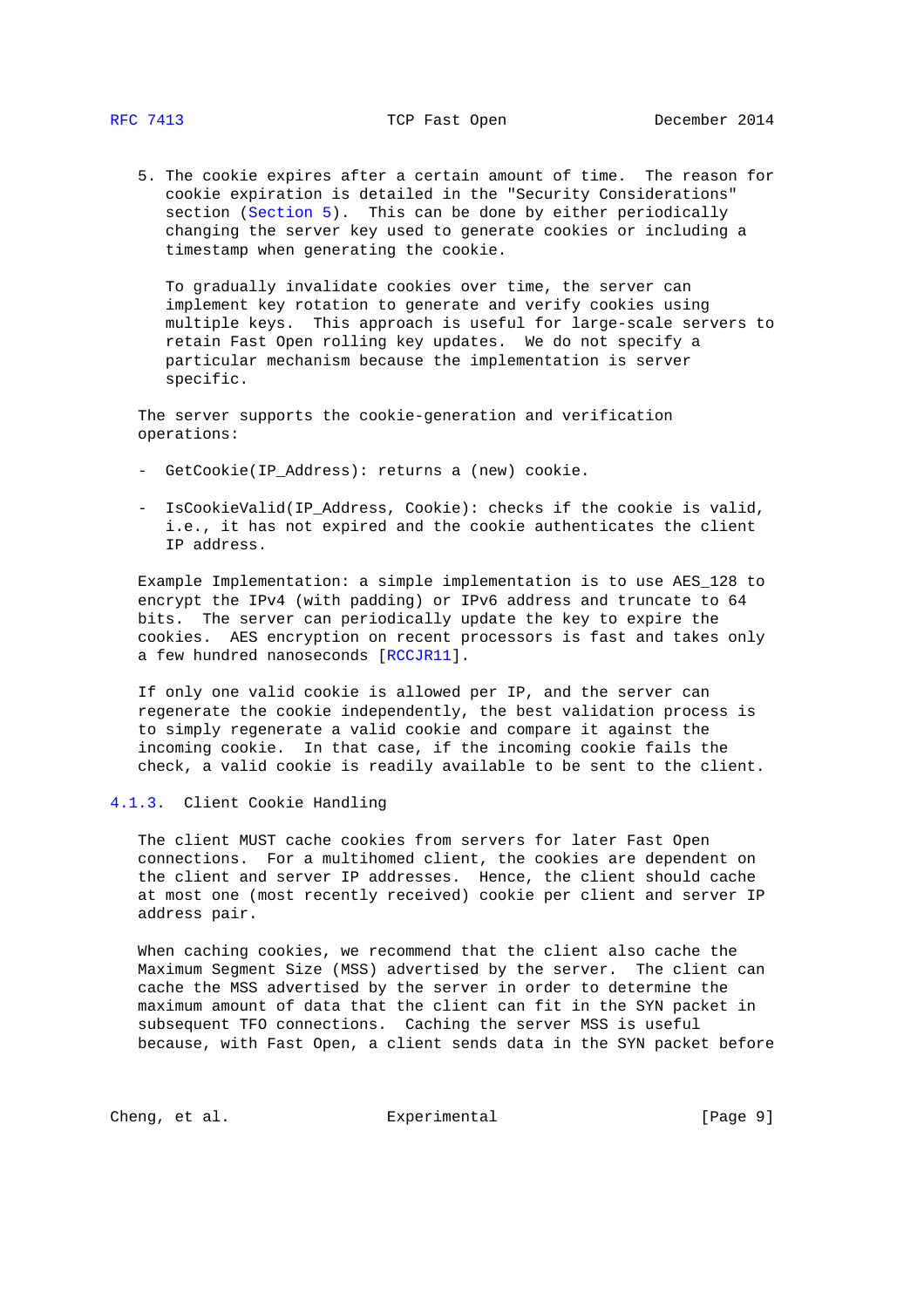<span id="page-9-1"></span> the server announces its MSS in the SYN-ACK packet. If the client sends more data in the SYN packet than the server will accept, this will likely require the client to retransmit some or all of the data. Hence, caching the server MSS can enhance performance.

 Without a cached server MSS, the amount of data in the SYN packet is limited to the default MSS of 536 bytes for IPv4 [\[RFC1122\]](http://tools.ietf.org/pdf/rfc1122) and 1220 bytes for IPv6 [\[RFC2460\]](http://tools.ietf.org/pdf/rfc2460). Even if the client complies with this limit when sending the SYN, it is known that an IPv4 receiver advertising an MSS less than 536 bytes can receive a segment larger than it is expecting.

 If the cached MSS is larger than the typical size (1460 bytes for IPv4 or 1440 bytes for IPv6), then the excess data in the SYN packet may cause problems that offset the performance benefit of Fast Open. For example, the unusually large SYN may trigger IP fragmentation and may confuse firewalls or middleboxes, causing SYN retransmission and other side effects. Therefore, the client MAY limit the cached MSS to 1460 bytes for IPv4 or 1440 for IPv6.

### <span id="page-9-0"></span>[4.1.3.1.](#page-9-0) Client Caching Negative Responses

 The client MUST cache negative responses from the server in order to avoid potential connection failures. Negative responses include the server not acknowledging the data in the SYN, ICMP error messages, and (most importantly) no response (SYN-ACK) from the server at all, i.e., connection timeout. The last case is likely due to incompatible middleboxes or firewall blocking the connection completely after processing the SYN packet with data. If the client does not react to these negative responses and continues to retry Fast Open, the client may never be able to connect to the specific server.

 For any negative responses, the client SHOULD disable Fast Open on the specific path (the source and destination IP addresses and ports) at least temporarily. Since TFO is enabled on a per-service-port basis, but cookies are independent of service ports, the client's cache should include remote port numbers, too.

Cheng, et al. Experimental [Page 10]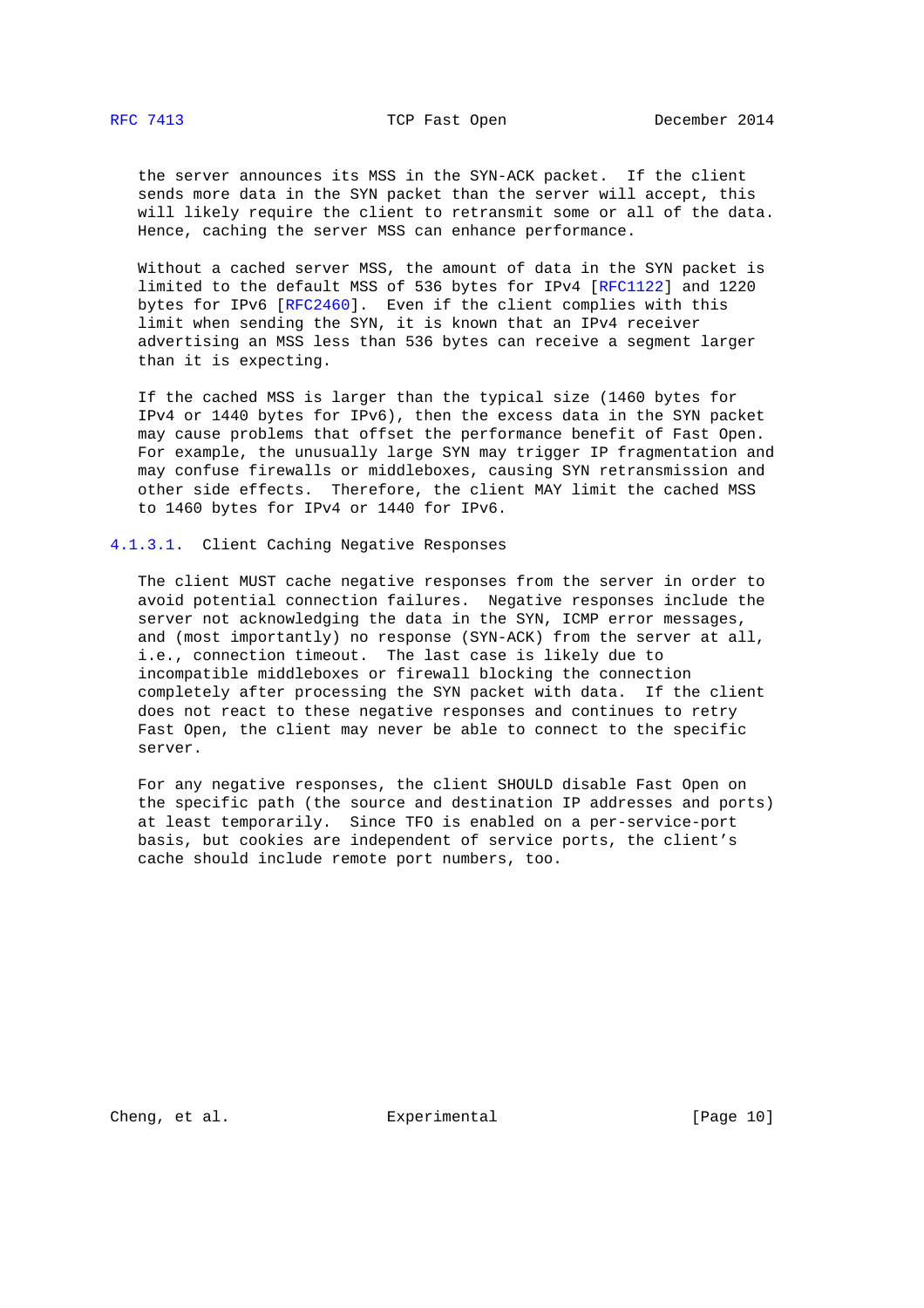<span id="page-10-1"></span>

## <span id="page-10-0"></span>[4.2.](#page-10-0) Fast Open Protocol

 One predominant requirement of TFO is to be fully compatible with existing TCP implementations, on both the client and server sides.

 The server keeps two variables per listening socket (IP address and port):

- FastOpenEnabled: default is off. It MUST be turned on explicitly by the application. When this flag is off, the server does not perform any TFO-related operations and MUST ignore all cookie options.
- PendingFastOpenRequests: tracks the number of TFO connections in SYN- RCVD state. If this variable goes over a preset system limit, the server MUST disable TFO for all new connection requests until PendingFastOpenRequests drops below the system limit. This variable is used for defending some vulnerabilities discussed in the "Security Considerations" section [\(Section 5\)](#page-13-0).

 The server keeps a FastOpened flag per connection to mark if a connection has successfully performed a TFO.

<span id="page-10-2"></span>[4.2.1.](#page-10-2) Fast Open Cookie Request

 Any client attempting TFO MUST first request a cookie from the server with the following steps:

- 1. The client sends a SYN packet with a Fast Open option with a Length field of 0 (empty cookie field).
- 2. The server responds with a SYN-ACK based on the procedures in the "Server Cookie Handling" section [\(Section 4.1.2\)](#page-7-2). This SYN-ACK may contain a Fast Open option if the server currently supports TFO for this listener port.
- 3. If the SYN-ACK has a Fast Open option with a cookie, the client replaces the cookie and other information as described in the "Client Cookie Handling" section [\(Section 4.1.3\)](#page-8-0). Otherwise, if the SYN-ACK is first seen and not a (spurious) retransmission, the client MAY remove the server information from the cookie cache. If the SYN-ACK is a spurious retransmission, the client does nothing to the cookie cache for the reasons below.

 The network or servers may drop the SYN or SYN-ACK packets with the new cookie options, which will cause SYN or SYN-ACK timeouts. We RECOMMEND both the client and the server to retransmit SYN and SYN- ACK packets without the cookie options on timeouts. This ensures the

Cheng, et al.  $\Box$  Experimental [Page 11]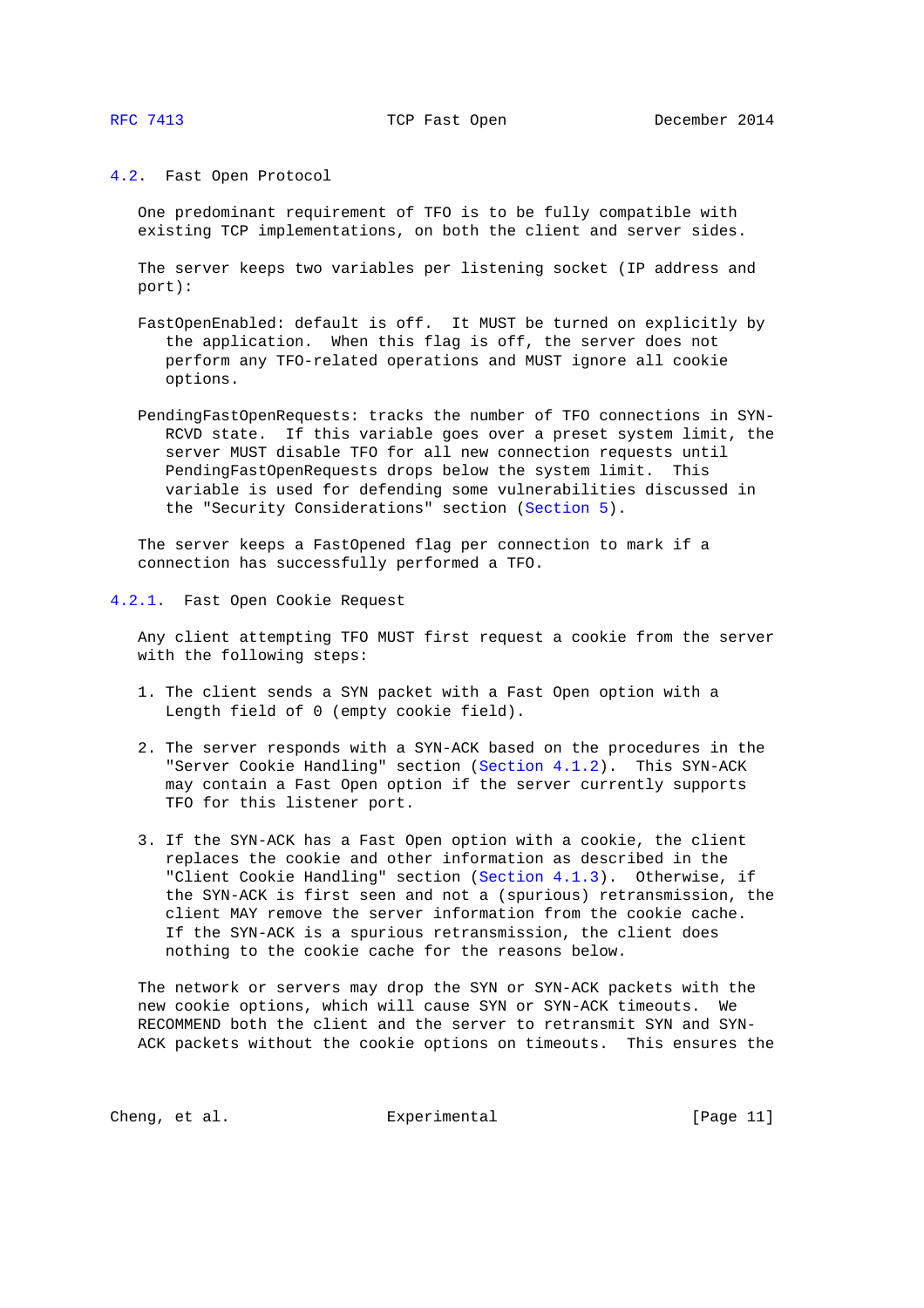<span id="page-11-1"></span> connections of cookie requests will go through and lowers the latency penalty (of dropped SYN/SYN-ACK packets). The obvious downside for maximum compatibility is that any regular SYN drop will fail the cookie (although one can argue the delay in the data transmission until after the 3WHS is justified if the SYN drop is due to network congestion). The next section describes a heuristic to detect such drops when the client receives the SYN-ACK.

 We also RECOMMEND the client to record the set of servers that failed to respond to cookie requests and only attempt another cookie request after a certain period.

<span id="page-11-0"></span>[4.2.2.](#page-11-0) TCP Fast Open

 Once the client obtains the cookie from the target server, it can perform subsequent TFO connections until the cookie is expired by the server.

Client: Sending SYN

 To open a TFO connection, the client MUST have obtained a cookie from the server:

- 1. Send a SYN packet.
	- a. If the SYN packet does not have enough option space for the Fast Open option, abort TFO and fall back to the regular 3WHS.
	- b. Otherwise, include the Fast Open option with the cookie of the server. Include any data up to the cached server MSS or default 536 bytes.
- 2. Advance to SYN-SENT state and update SND.NXT to include the data accordingly.

 To deal with network or servers dropping SYN packets with payload or unknown options, when the SYN timer fires, the client SHOULD retransmit a SYN packet without data and Fast Open options.

Server: Receiving SYN and responding with SYN-ACK

Upon receiving the SYN packet with Fast Open option:

- 1. Initialize and reset a local FastOpened flag. If FastOpenEnabled is false, go to step 5.
- 2. If PendingFastOpenRequests is over the system limit, go to step 5.

Cheng, et al. **Experimental** [Page 12]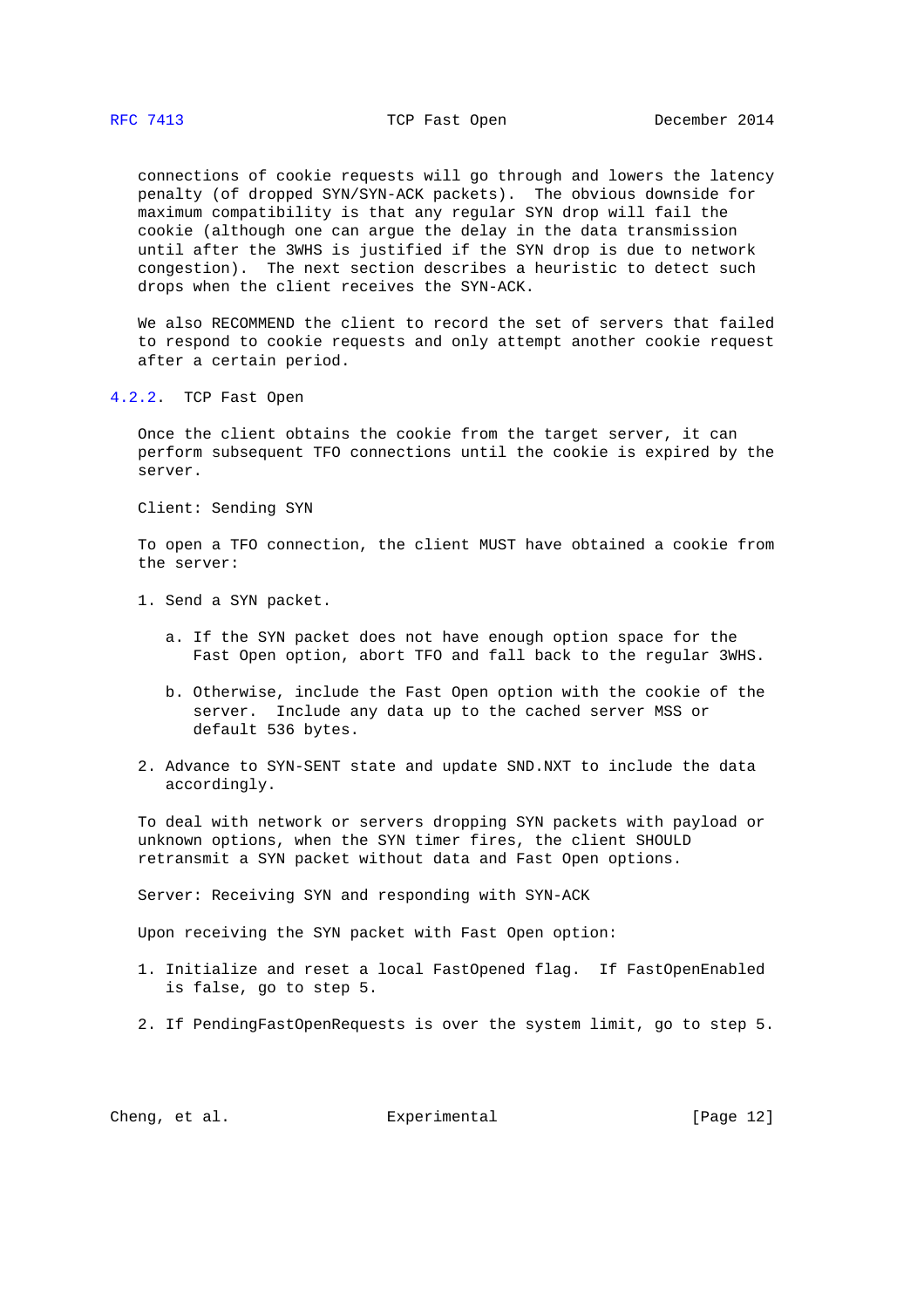- 3. If IsCookieValid() (in [Section 4.1.2\)](#page-7-2) returns false, go to step 5.
- 4. Buffer the data and notify the application. Set the FastOpened flag and increment PendingFastOpenRequests.
- 5. Send the SYN-ACK packet. The packet MAY include a Fast Open option. If the FastOpened flag is set, the packet acknowledges the SYN and data sequence. Otherwise, it acknowledges only the SYN sequence. The server MAY include data in the SYN-ACK packet if the response data is readily available. Some applications may favor delaying the SYN-ACK, allowing the application to process the request in order to produce a response, but this is left up to the implementation.
- 6. Advance to the SYN-RCVD state. If the FastOpened flag is set, the server MUST follow [\[RFC5681\]](http://tools.ietf.org/pdf/rfc5681) (based on [\[RFC3390\]](http://tools.ietf.org/pdf/rfc3390)) to set the initial congestion window for sending more data packets.

 If the SYN-ACK timer fires, the server SHOULD retransmit a SYN-ACK segment with neither data nor Fast Open options for compatibility reasons.

 A special case is simultaneous open where the SYN receiver is a client in SYN-SENT state. The protocol remains the same because [\[RFC793\]](http://tools.ietf.org/pdf/rfc793) already supports both data in the SYN and simultaneous open. But the client's socket may have data available to read before it's connected. This document does not cover the corresponding API change.

Client: Receiving SYN-ACK

 The client SHOULD perform the following steps upon receiving the SYN- ACK:

- 1. If the SYN-ACK has a Fast Open option, an MSS option, or both, update the corresponding cookie and MSS information in the cookie cache.
- 2. Send an ACK packet. Set acknowledgment number to RCV.NXT and include the data after SND.UNA if data is available.
- 3. Advance to the ESTABLISHED state.

 Note there is no latency penalty if the server does not acknowledge the data in the original SYN packet. The client SHOULD retransmit any unacknowledged data in the first ACK packet in step 2. The data exchange will start after the handshake like a regular TCP connection.

Cheng, et al. Experimental [Page 13]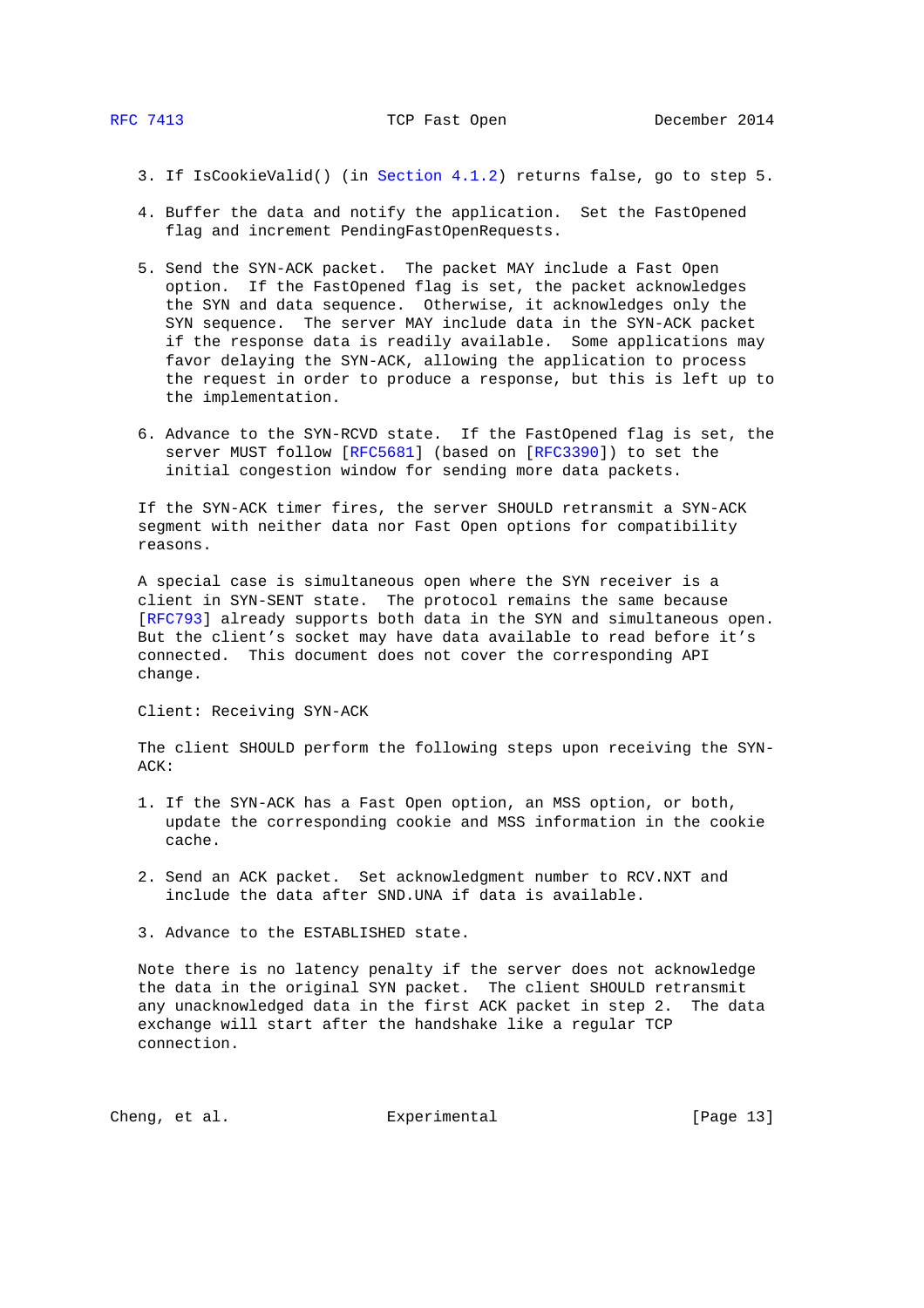<span id="page-13-1"></span> If the client has timed out and retransmitted only regular SYN packets, it can heuristically detect paths that intentionally drop SYNs with the Fast Open option or data. If the SYN-ACK acknowledges only the initial sequence and does not carry a Fast Open cookie option, presumably it is triggered by a retransmitted (regular) SYN and the original SYN or the corresponding SYN-ACK was lost.

Server: Receiving ACK

 Upon receiving an ACK acknowledging the SYN sequence, the server decrements PendingFastOpenRequests and advances to the ESTABLISHED state. No special handling is required further.

<span id="page-13-0"></span>[5.](#page-13-0) Security Considerations

 The Fast Open Cookie stops an attacker from trivially flooding spoofed SYN packets with data to burn server resources or to mount an amplified reflection attack on random hosts. The server can defend against spoofed SYN floods with invalid cookies using existing techniques [\[RFC4987\]](http://tools.ietf.org/pdf/rfc4987). We note that although generating bogus cookies is cost free, the cost of validating the cookies, inherent to any authentication scheme, may be substantial compared to processing a regular SYN packet. We describe these new vulnerabilities of TFO and the countermeasures in detail below.

<span id="page-13-2"></span>[5.1.](#page-13-2) Resource Exhaustion Attack by SYN Flood with Valid Cookies

 An attacker may still obtain cookies from some compromised hosts, then flood spoofed SYN packets with data and "valid" cookies (from these hosts or other vantage points). Like regular TCP handshakes, TFO is vulnerable to such an attack. But the potential damage can be much more severe. Besides causing temporary disruption to service ports under attack, it may exhaust server CPU and memory resources. Such an attack will show up on application server logs as an application-level DoS from botnets, triggering other defenses and alerts.

 To protect the server, it is important to limit the maximum number of total pending TFO connection requests, i.e., PendingFastOpenRequests [\(Section 4.2\)](#page-10-0). When the limit is exceeded, the server temporarily disables TFO entirely as described in "Server Cookie Handling" [\(Section 4.1.2\)](#page-7-2). Then, subsequent TFO requests will be downgraded to regular connection requests, i.e., with the data dropped and only SYNs acknowledged. This allows regular SYN flood defense techniques [\[RFC4987\]](http://tools.ietf.org/pdf/rfc4987) like SYN cookies to kick in and prevent further service disruption.

Cheng, et al. Experimental [Page 14]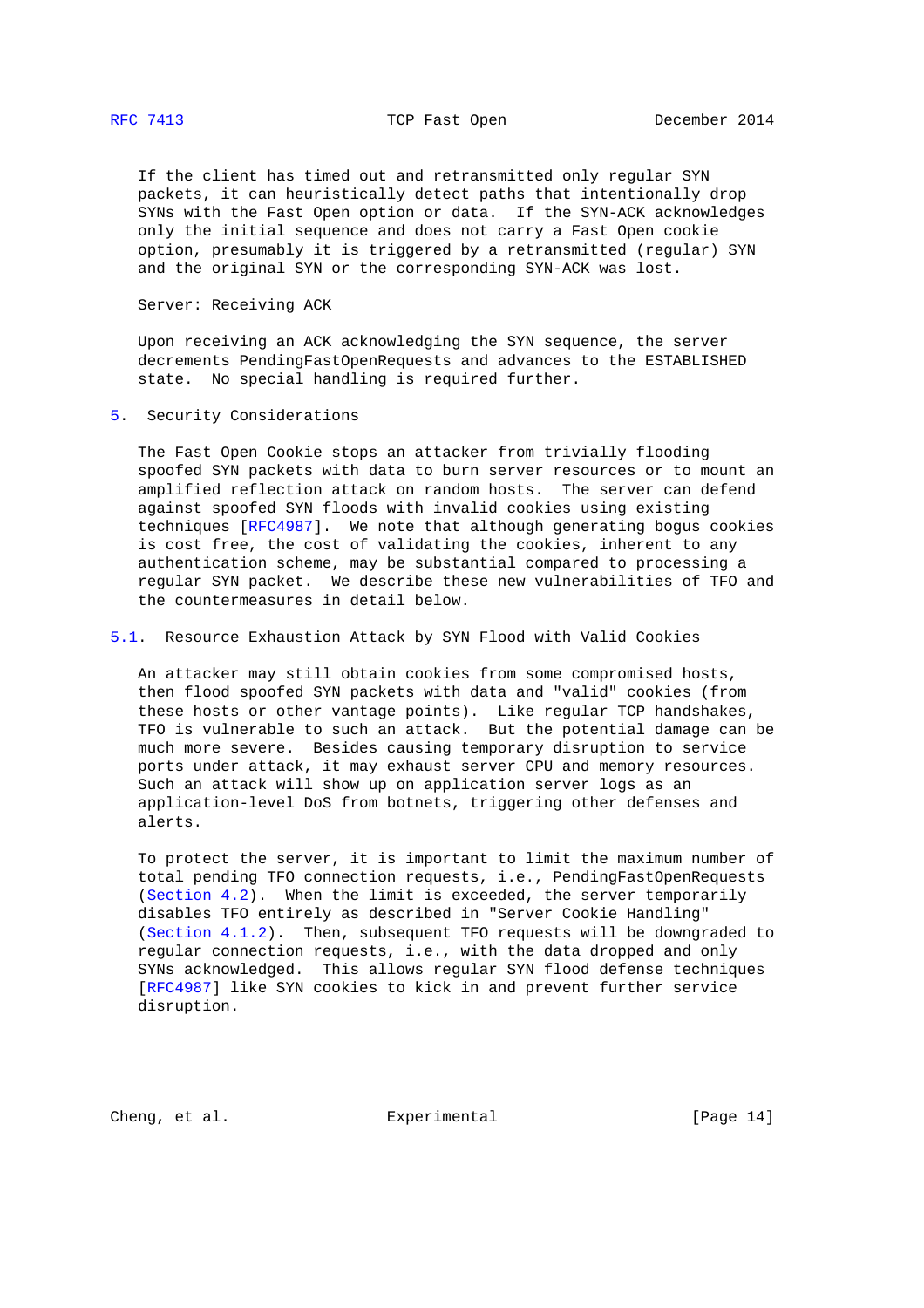<span id="page-14-1"></span> The main impact of SYN floods against the standard TCP stack is not directly from the floods themselves costing TCP processing overhead or host memory, but rather from the spoofed SYN packets filling up the often small listener's queue.

 On the other hand, TFO SYN floods can cause damage directly if admitted without limit into the stack. The reset (RST) packets from the spoofed host will fuel rather than defeat the SYN floods as compared to the non-TFO case, because the attacker can flood more SYNs with data and incur more cost in terms of data processing resources. For this reason, a TFO server needs to monitor the connections in SYN-RCVD being reset in addition to imposing a reasonable max queue length. Implementations may combine the two, e.g., by continuing to account for those connection requests that have just been reset against the listener's PendingFastOpenRequests until a timeout period has passed.

 Limiting the maximum number of pending TFO connection requests does make it easy for an attacker to overflow the queue, causing TFO to be disabled. We argue that causing TFO to be disabled is unlikely to be of interest to attackers because the service will remain intact without TFO; hence, there is hardly any real damage.

# <span id="page-14-0"></span>[5.1.1.](#page-14-0) Attacks from behind Shared Public IPs (NATs)

 An attacker behind a NAT can easily obtain valid cookies to launch the above attack to hurt other clients that share the path. [\[BRISCOE12\]](#page-22-3) suggested that the server can extend cookie generation to include the TCP timestamp -- GetCookie(IP\_Address, Timestamp) -- and implement it by encrypting the concatenation of the two values to generate the cookie. The client stores both the cookie and its corresponding timestamp, and it echoes both in the SYN. The server then implements IsCookieValid(IP\_Address, Timestamp, Cookie) by encrypting the IP and timestamp data and comparing it with the cookie value.

 This enables the server to issue different cookies to clients that share the same IP address; hence, it can selectively discard those misused cookies from the attacker. However, the attacker can simply repeat the attack with new cookies. The server would eventually need to throttle all requests from the IP address just like the current approach. Moreover, this approach requires modifying [\[RFC1323\]](http://tools.ietf.org/pdf/rfc1323) (obsoleted by [\[RFC7323\]](http://tools.ietf.org/pdf/rfc7323)) to send a non-zero Timestamp Echo Reply in the SYN, potentially causing firewall issues. Therefore, we believe the benefit does not outweigh the drawbacks.

Cheng, et al. Experimental [Page 15]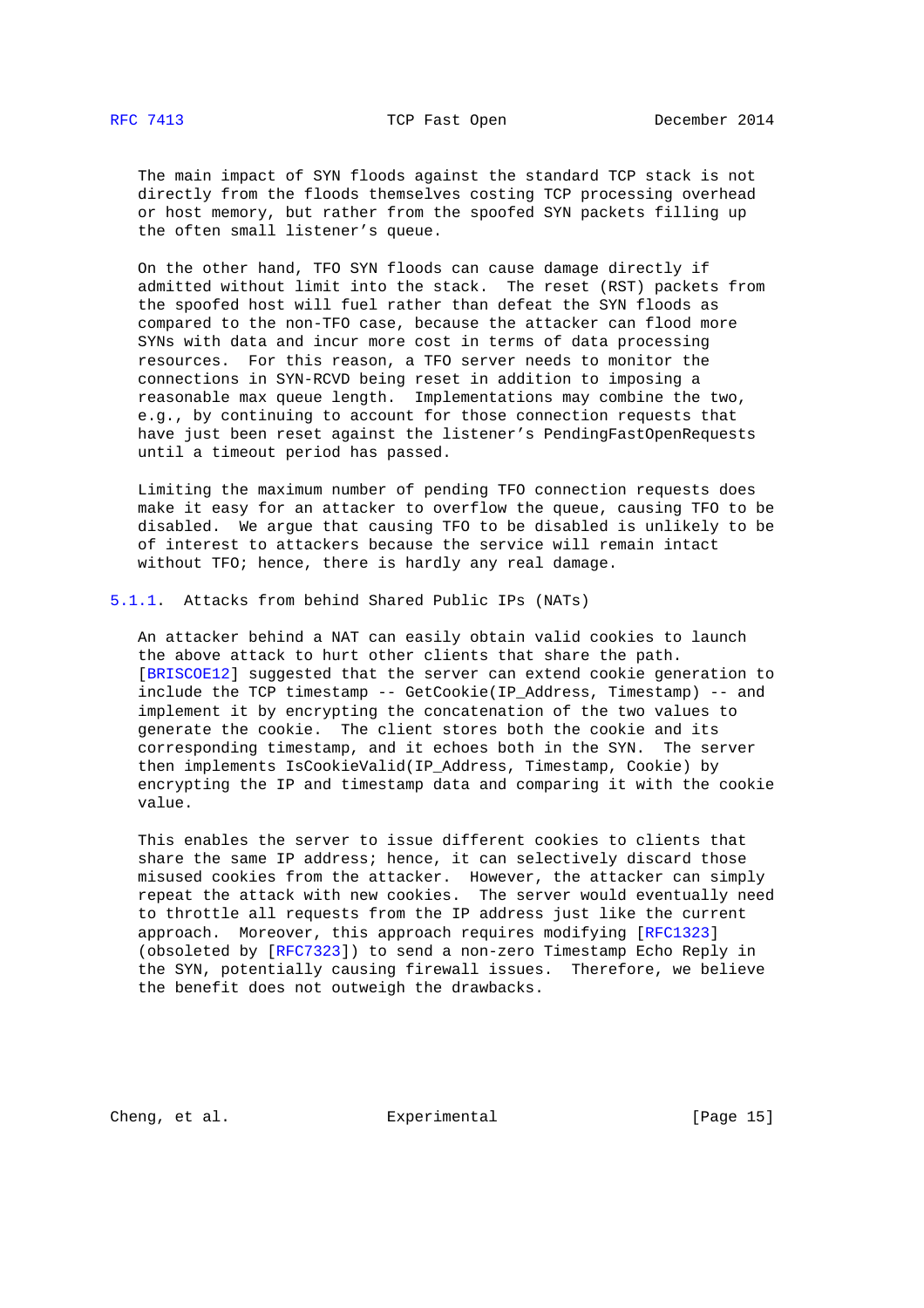### <span id="page-15-1"></span><span id="page-15-0"></span>[5.2.](#page-15-0) Amplified Reflection Attack to Random Host

 Limiting PendingFastOpenRequests with a system limit can be done without Fast Open cookies and would protect the server from resource exhaustion. It would also limit how much damage an attacker can cause through an amplified reflection attack from that server. However, it would still be vulnerable to an amplified reflection attack from a large number of servers. An attacker can easily cause damage by tricking many servers to respond with data packets at once to any spoofed victim IP address of choice.

 With the use of Fast Open cookies, the attacker would first have to steal a valid cookie from its target victim. This likely requires the attacker to compromise the victim host or network first. But, in some cases, it may be relatively easy.

 The attacker here has little interest in mounting an attack on the victim host that has already been compromised. But it may be motivated to disrupt the victim's network. Since a stolen cookie is only valid for a single server, it has to steal valid cookies from a large number of servers and use them before they expire to cause sufficient damage without triggering the defense.

 One can argue that if the attacker has compromised the target network or hosts, it could perform a similar but simpler attack by injecting bits directly. The degree of damage will be identical, but a TFO specific attack allows the attacker to remain anonymous and disguises the attack as from other servers.

 For example, with DHCP, an attacker can obtain cookies when he (or the host he has compromised) owns a particular IP address by performing regular Fast Open to servers supporting TFO and he can collect valid cookies. Then, the attacker actively or passively releases his IP address. When the IP address is reassigned to another host (victim) via DHCP, the attacker then floods spoofed Fast Open requests with valid cookies to the servers. Since the cookies are valid, these servers accept the requests and respond with a SYN- ACK plus data packets to the victim instead of the attacker. Thus, the attacker is able to launch amplified reflection attacks to other hosts that share IP addresses.

 The best defense is for the server not to respond with data until the handshake finishes. In this case, the risk of an amplification reflection attack is completely eliminated. But the potential latency saving from TFO may diminish if the server application produces responses earlier before the handshake completes.

Cheng, et al. Experimental [Page 16]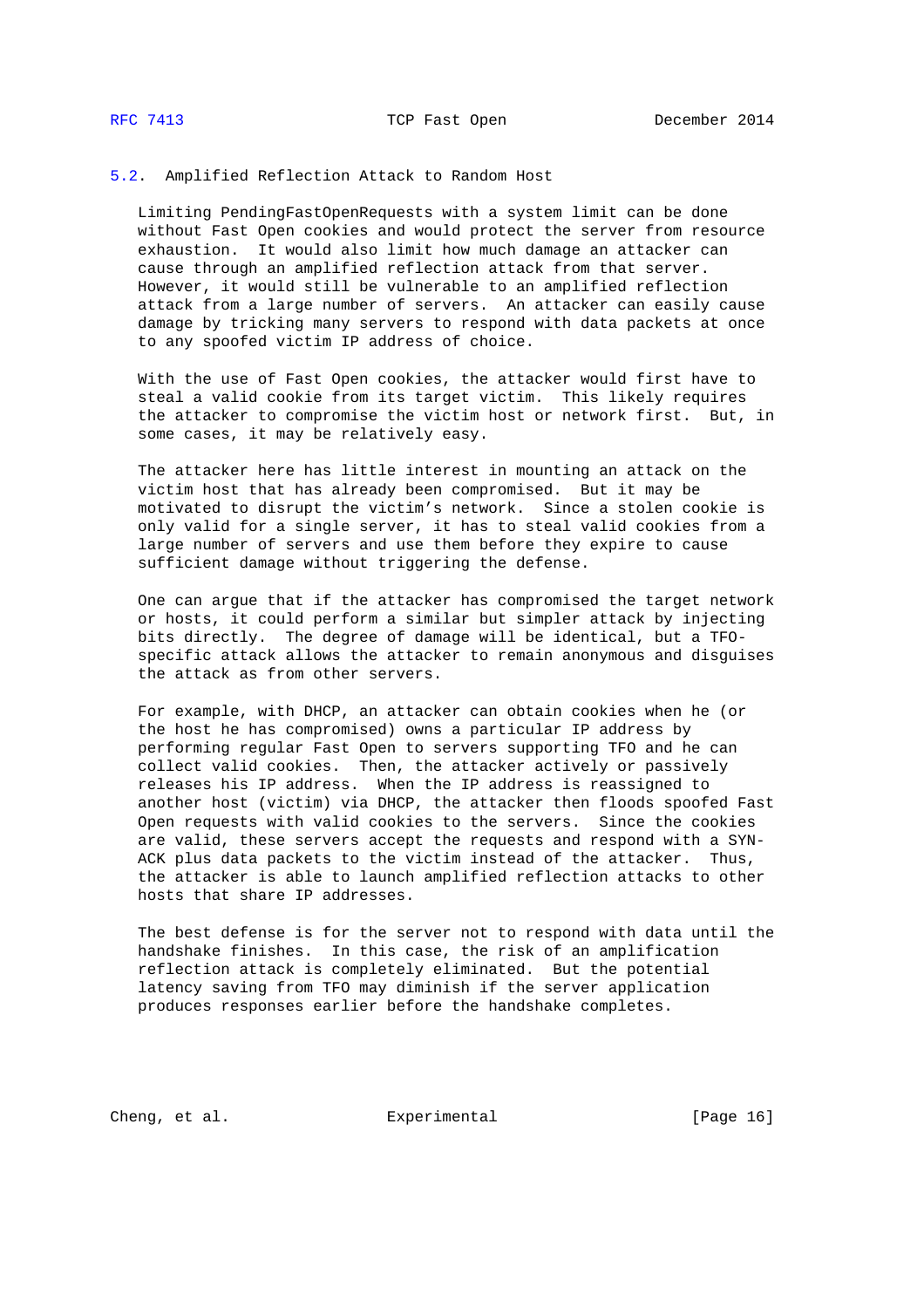# <span id="page-16-1"></span><span id="page-16-0"></span>[6.](#page-16-0) TFO Applicability

 This section is to help applications considering TFO to evaluate TFO's benefits and drawbacks using the Web client and server applications as an example throughout. Applications here refer specifically to the process that writes data into the socket -- for example, a JavaScript process that sends data to the server. A proposed socket API change is provided in the Appendix.

### <span id="page-16-2"></span>[6.1.](#page-16-2) Duplicate Data in SYNs

 It is possible that using TFO results in the first data written to a socket to be delivered more than once to the application on the remote host [\(Section 2.1\)](#page-3-3). This replay potential only applies to data in the SYN but not subsequent data exchanges.

 Empirically, [\[JIDKT07\]](#page-22-4) showed the packet duplication on a Tier-1 network is rare. Since the replay only happens specifically when the SYN data packet is duplicated and also the duplicate arrives after the receiver has cleared the original SYN's connection state, the replay is thought to be uncommon in practice. Nevertheless, a client that cannot handle receiving the same SYN data more than once MUST NOT enable TFO to send data in a SYN. Similarly, a server that cannot accept receiving the same SYN data more than once MUST NOT enable TFO to receive data in a SYN. Further investigation is needed to judge the probability of receiving duplicated SYN or SYN-ACK packets with data in networks that are not Tier 1.

## <span id="page-16-3"></span>[6.2.](#page-16-3) Potential Performance Improvement

 TFO is designed for latency-conscious applications that are sensitive to TCP's initial connection setup delay. To benefit from TFO, the first application data unit (e.g., an HTTP request) needs to be no more than TCP's maximum segment size (minus options used in the SYN). Otherwise, the remote server can only process the client's application data unit once the rest of it is delivered after the initial handshake, diminishing TFO's benefit.

 To the extent possible, applications SHOULD reuse the connection to take advantage of TCP's built-in congestion control and reduce connection setup overhead. An application that employs too many short-lived connections will negatively impact network stability, as these connections often exit before TCP's congestion control algorithm takes effect.

Cheng, et al. Experimental [Page 17]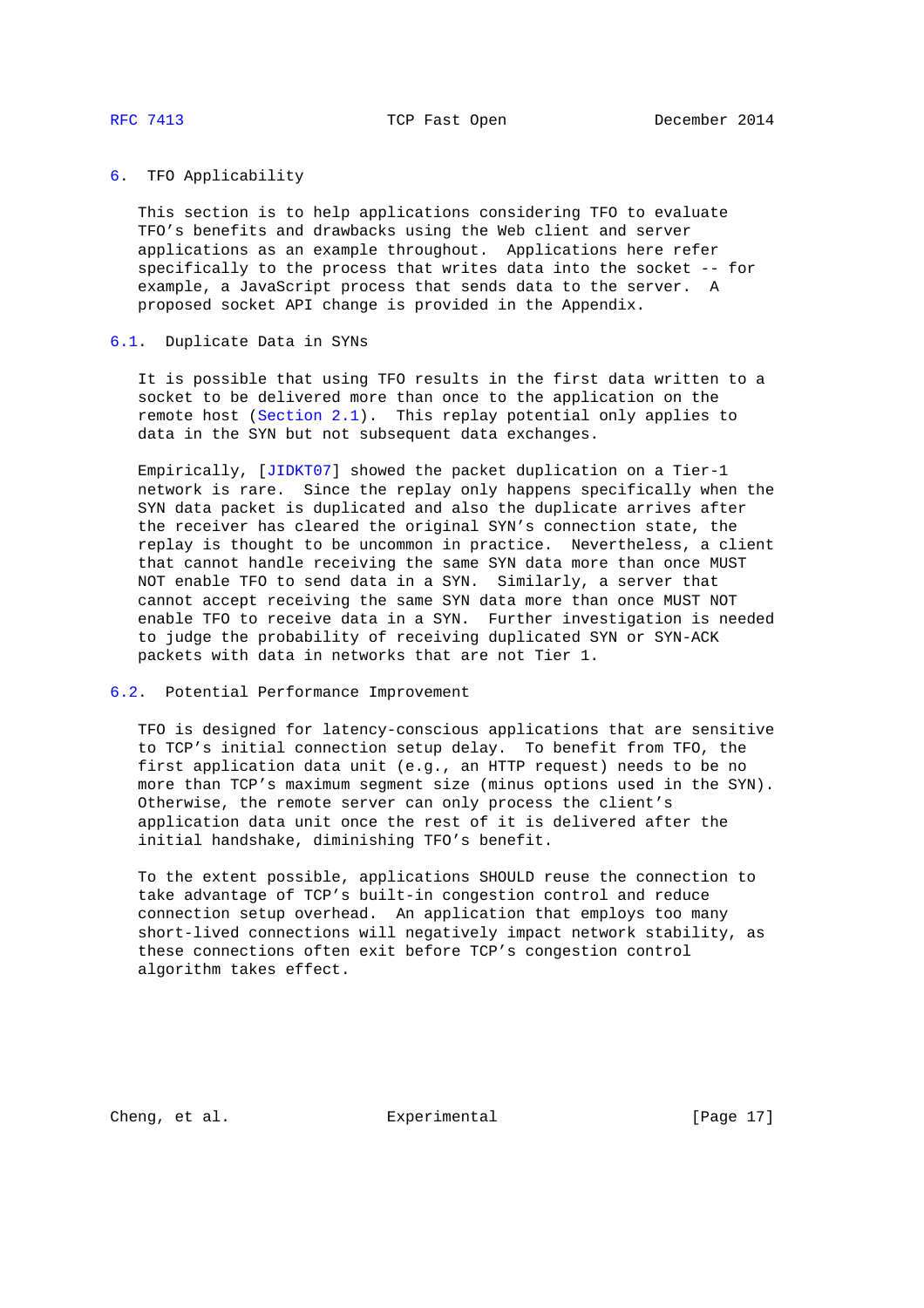# <span id="page-17-1"></span><span id="page-17-0"></span>[6.3.](#page-17-0) Example: Web Clients and Servers

## <span id="page-17-2"></span>[6.3.1.](#page-17-2) HTTP Request Replay

 While TFO is motivated by Web applications, the browser should not use TFO to send requests in SYNs if those requests cannot tolerate replays. One example is POST requests without application-layer transaction protection (e.g., a unique identifier in the request header).

 On the other hand, TFO is particularly useful for GET requests. GET request replay could happen across striped TCP connections: after a server receives an HTTP request but before the ACKs of the requests reach the browser, the browser may time out and retry the same request on another (possibly new) TCP connection. This differs from a TFO replay only in that the replay is initiated by the browser, not by the TCP stack.

<span id="page-17-3"></span>[6.3.2.](#page-17-3) HTTP over TLS (HTTPS)

 For Transport Layer Security (TLS) over TCP, it is safe and useful to include a TLS client\_hello in the SYN packet to save one RTT in the TLS handshake. There is no concern about violating idempotency. In particular, it can be used alone with the speculative connection above.

<span id="page-17-4"></span>[6.3.3.](#page-17-4) Comparison with HTTP Persistent Connections

 Is TFO useful given the wide deployment of HTTP persistent connections? The short answer is yes. Studies ([\[RCCJR11\]](#page-23-0) [\[AERG11\]](#page-22-5)) show that the average number of transactions per connection is between 2 and 4, based on large-scale measurements from both servers and clients. In these studies, the servers and clients both kept idle connections up to several minutes, well into "human think" time.

 Keeping connections open and idle even longer risks a greater performance penalty. [\[HNESSK10\]](#page-22-6) and [\[MQXMZ11\]](#page-22-7) show that the majority of home routers and ISPs fail to meet the 124-minute idle timeout mandated in [\[RFC5382\]](http://tools.ietf.org/pdf/rfc5382). In [\[MQXMZ11\]](#page-22-7), 35% of mobile ISPs silently time out idle connections within 30 minutes. End hosts, unaware of silent middlebox timeouts, suffer multi-minute TCP timeouts upon using those long-idle connections.

 To circumvent this problem, some applications send frequent TCP keep alive probes. However, this technique drains power on mobile devices [\[MQXMZ11\]](#page-22-7). In fact, power has become such a prominent issue in modern Long Term Evolution (LTE) devices that mobile browsers close HTTP connections within seconds or even immediately [\[SOUDERS11\]](#page-23-1).

Cheng, et al. Experimental [Page 18]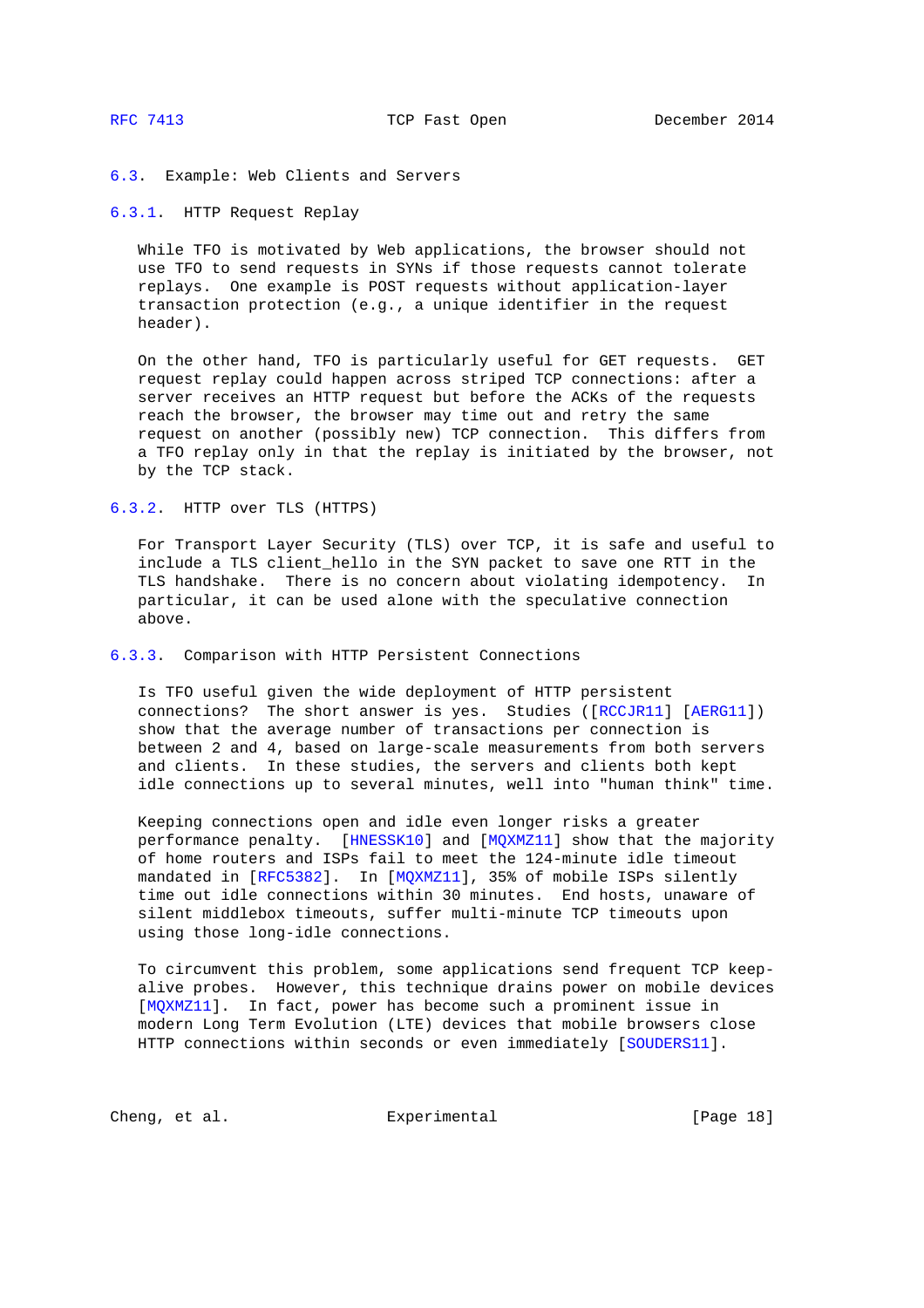<span id="page-18-1"></span> [RCCJR11] studied the performance of the Chrome browser [\[Chrome\]](#page-22-2) based on 28 days of global statistics. The Chrome browser keeps idle HTTP persistent connections for 5 to 10 minutes. However, the average number of the transactions per connection is only 3.3, and the TCP 3WHS accounts for up to 25% of the HTTP transaction network latency. The authors estimated that TFO improves page load time by 10% to 40% on selected popular Web sites.

<span id="page-18-0"></span>[6.3.4.](#page-18-0) Load Balancers and Server Farms

 Servers behind load balancers that accept connection requests to the same server IP address should use the same key such that they generate identical Fast Open cookies for a particular client IP address. Otherwise, a client may get different cookies across connections; its Fast Open attempts would fall back to the regular 3WHS.

<span id="page-18-2"></span>[7.](#page-18-2) Open Areas for Experimentation

 We now outline some areas that need experimentation in the Internet and under different network scenarios. These experiments should help evaluate Fast Open benefits and risks and its related protocols.

<span id="page-18-3"></span>[7.1.](#page-18-3) Performance Impact Due to Middleboxes and NAT

 [MAF04] found that some middleboxes and end hosts may drop packets with unknown TCP options. Studies ([\[LANGLEY06\]](#page-22-8) [\[HNRGHT11\]](#page-22-9)) have found that 6% of the probed paths on the Internet drop SYN packets with data or with unknown TCP options. The TFO protocol deals with this problem by falling back to the regular TCP handshake and retransmitting the SYN without data or cookie options after the initial SYN timeout. Moreover, the implementation is recommended to negatively cache such incidents to avoid recurring timeouts. Further study is required to evaluate the performance impact of these drop behaviors.

 Another interesting study is the loss of TFO performance benefit behind certain Carrier-Grade NAT (CGN). Typically, hosts behind a NAT sharing the same IP address will get the same cookie for the same server. This will not prevent TFO from working. But, on some CGN configurations where every new TCP connection from the same physical host uses a different public IP address, TFO does not provide latency benefits. However, there is no performance penalty either, as described in the "Client: Receiving SYN-ACK" text in [Section 4.2.2.](#page-11-0)

Cheng, et al. Experimental [Page 19]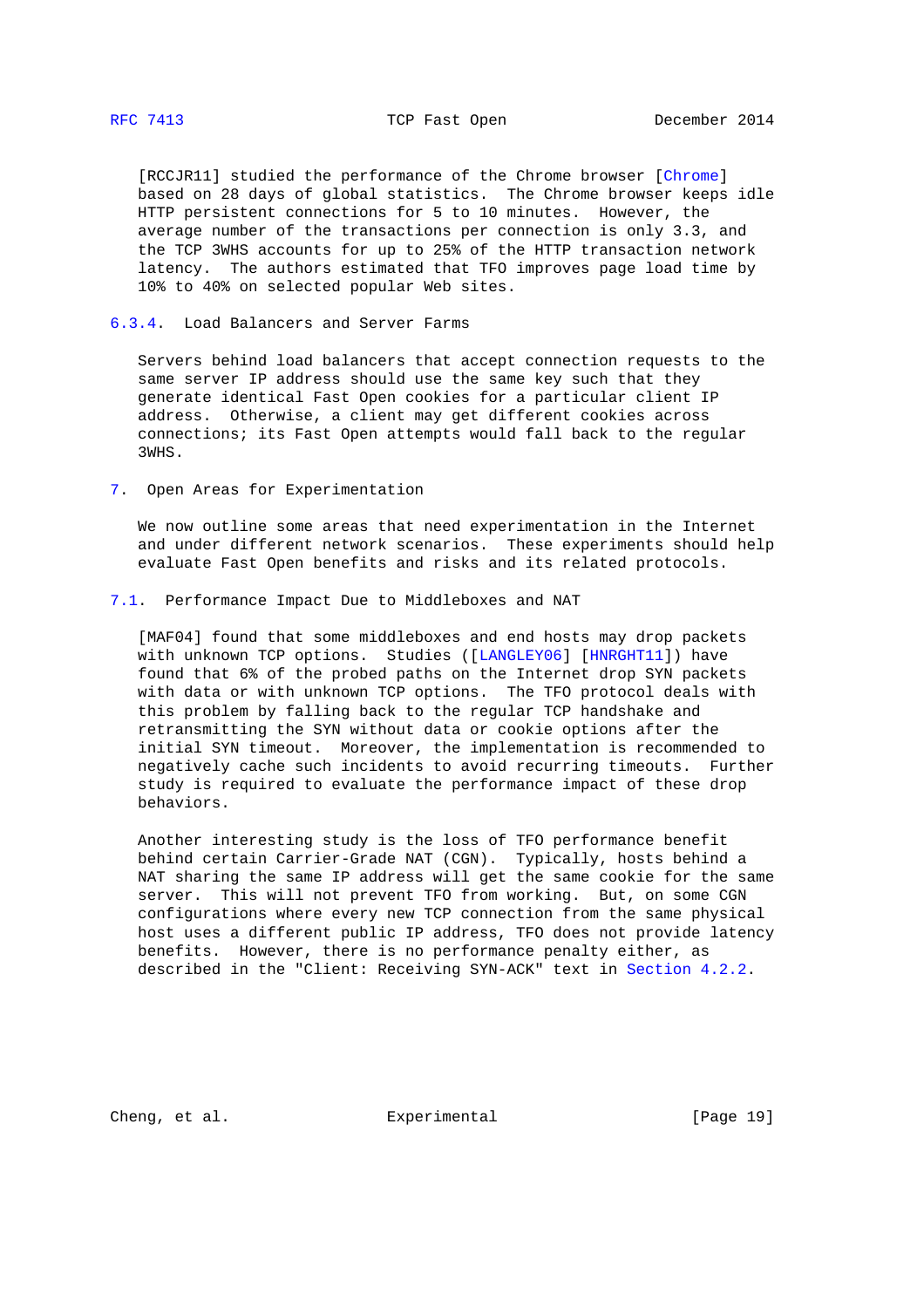## <span id="page-19-1"></span><span id="page-19-0"></span>[7.2.](#page-19-0) Impact on Congestion Control

 Although TFO does not directly change TCP's congestion control, there are subtle cases where it could do so. When a SYN-ACK times out, regular TCP reduces the initial congestion window before sending any data [\[RFC5681\]](http://tools.ietf.org/pdf/rfc5681). However, in TFO, the server may have already sent up to an initial window of data.

 If the server serves mostly short connections, then the losses of SYN-ACKs are not as effective as regular TCP on reducing the congestion window. This could result in an unstable network condition. The connections that experience losses may attempt again and add more load under congestion. A potential solution is to temporarily disable Fast Open if the server observes many SYN-ACK or data losses during the handshake across connections. Further experimentation regarding the congestion control impact will be useful.

# <span id="page-19-2"></span>[7.3.](#page-19-2) Cookie-less Fast Open

 The cookie mechanism mitigates resource exhaustion and amplification attacks. However, cookies are not necessary if the server has application-level protection or is immune to these attacks. For example, a Web server that only replies with a simple HTTP redirect response that fits in the SYN-ACK packet may not care about resource exhaustion.

 For such applications the server may choose to generate a trivial or even a zero-length cookie to improve performance by avoiding the cookie generation and verification. If the server believes it's under a DoS attack through other defense mechanisms, it can switch to regular Fast Open for listener sockets.

# <span id="page-19-3"></span>[8.](#page-19-3) Related Work

# <span id="page-19-4"></span>[8.1.](#page-19-4) T/TCP

 TCP Extensions for Transactions [\[RFC1644\]](http://tools.ietf.org/pdf/rfc1644) attempted to bypass the 3WHS, among other things; hence, it shared the same goal but also the same set of issues as TFO. It focused most of its effort battling old or duplicate SYNs, but paid no attention to security vulnerabilities it introduced when bypassing the 3WHS [\[PHRACK98\]](#page-23-2).

 As stated earlier, we take a practical approach to focus TFO on the security aspect, while allowing old, duplicate SYN packets with data after recognizing that 100% TCP semantics is likely infeasible. We believe this approach strikes the right trade-off and makes TFO much simpler and more appealing to TCP implementers and users.

Cheng, et al. Experimental [Page 20]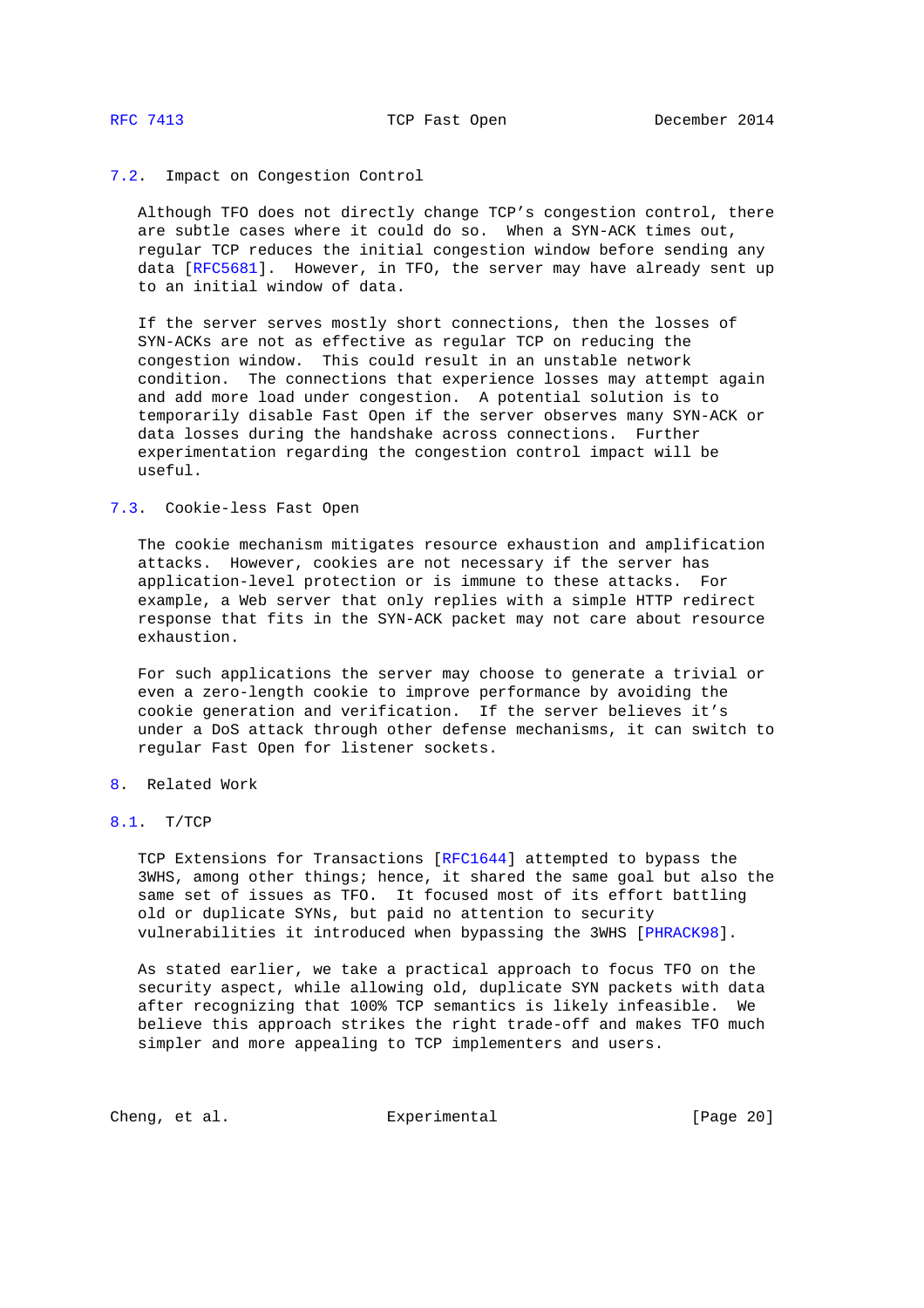<span id="page-20-1"></span><span id="page-20-0"></span>[8.2.](#page-20-0) Common Defenses against SYN Flood Attacks

 [RFC4987] studies the mitigation of attacks from regular SYN floods, i.e., SYNs without data. But from the stateless SYN cookies to the stateful SYN Cache, none can preserve data sent with SYNs safely while still providing an effective defense.

 The best defense may be simply to disable TFO when a host is suspected to be under a SYN flood attack, e.g., the SYN backlog is filled. Once TFO is disabled, normal SYN flood defenses can be applied. The "Security Considerations" section [\(Section 5\)](#page-13-0) contains a thorough discussion on this topic.

<span id="page-20-2"></span>[8.3.](#page-20-2) Speculative Connections by the Applications

 Some Web browsers maintain a history of the domains for frequently visited Web pages. The browsers then speculatively pre-open TCP connections to these domains before the user initiates any requests for them [\[BELSHE11\]](#page-22-10). While this technique also saves the handshake latency, it wastes server and network resources by initiating and maintaining idle connections.

<span id="page-20-3"></span>[8.4.](#page-20-3) Fast Open Cookie-in-FIN

 An alternate proposal is to request a TFO cookie in the FIN instead, since FIN-drop by incompatible middleboxes does not affect latency. However, paths that block SYN cookies may be more likely to drop a later SYN packet with data, and many applications close a connection with RST instead anyway.

 Although cookie-in-FIN may not improve robustness, it would give clients using a single connection a latency advantage over clients opening multiple parallel connections. If experiments with TFO find that it leads to increased connection-sharding, cookie-in-FIN may prove to be a useful alternative.

<span id="page-20-4"></span>[8.5.](#page-20-4) TCP Cookie Transaction (TCPCT)

 TCPCT [\[RFC6013\]](http://tools.ietf.org/pdf/rfc6013) eliminates server state during the initial handshake and defends spoofing DoS attacks. Like TFO, TCPCT allows SYN and SYN-ACK packets to carry data. But the server can only send up to MSS bytes of data during the handshake instead of the initial congestion window, unlike TFO. Therefore, the latency of applications (e.g., Web applications) may be worse than with TFO.

Cheng, et al. Experimental [Page 21]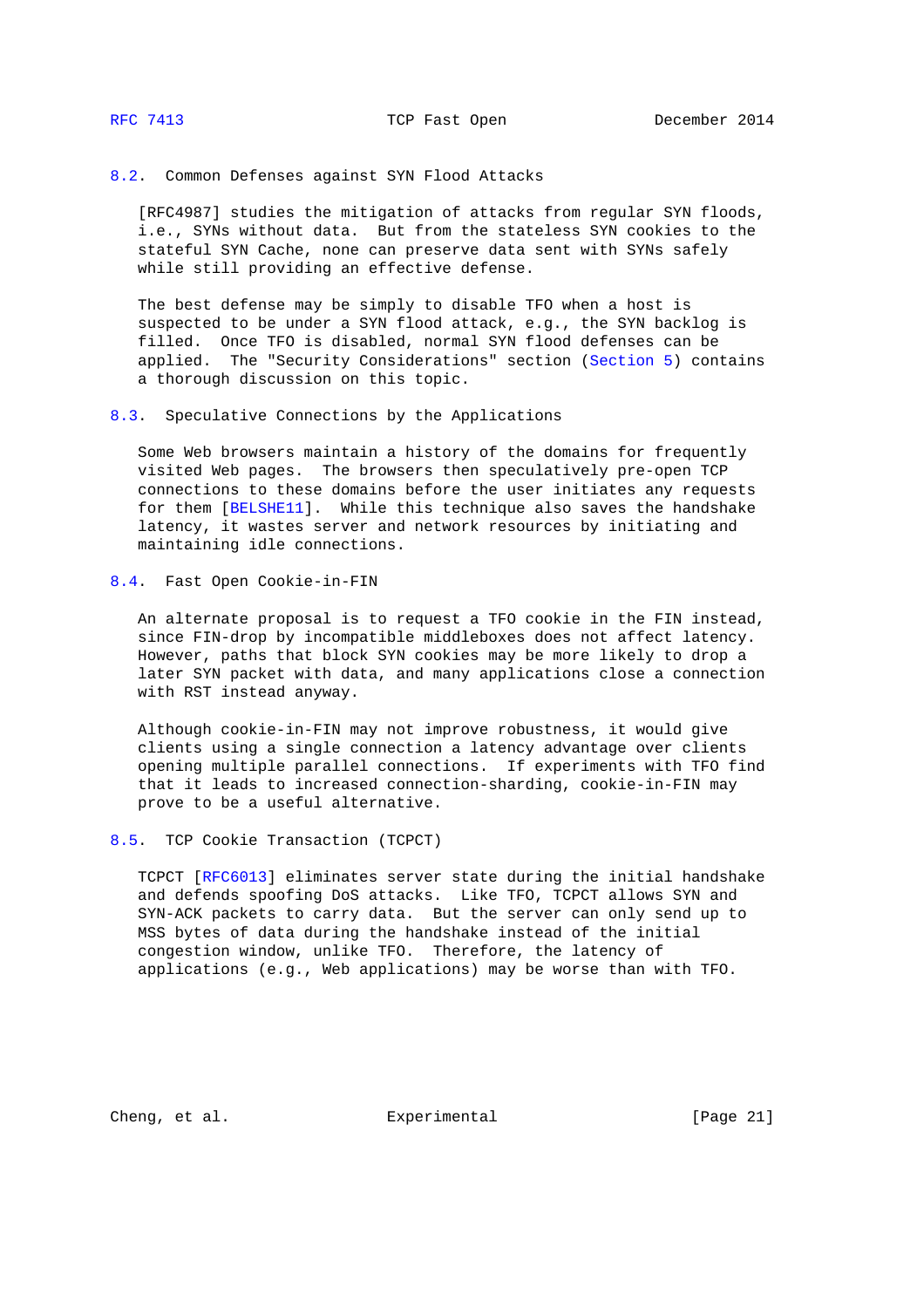<span id="page-21-1"></span><span id="page-21-0"></span>[9.](#page-21-0) IANA Considerations

 IANA has allocated one value, 34, in the "TCP Option Kind Numbers" registry. See [Section 4.1.1.](#page-7-0) The length of this new TCP option is variable, and the Meaning as shown in the "TCP Option Kind Numbers" registry is set to "TCP Fast Open Cookie". Current and new implementations SHOULD use option (34). Existing implementations that are using experimental option 254 per [\[RFC6994\]](http://tools.ietf.org/pdf/rfc6994) with magic number 0xF989 (16 bits) as allocated in the IANA "TCP Experimental Option Experiment Identifiers (TCP ExIDs)" registry by this document, SHOULD migrate to use this new option (34) by default.

## <span id="page-21-2"></span>[10.](#page-21-2) References

# <span id="page-21-3"></span>[10.1.](#page-21-3) Normative References

- [RFC793] Postel, J., "Transmission Control Protocol", STD 7, [RFC](http://tools.ietf.org/pdf/rfc793) [793,](http://tools.ietf.org/pdf/rfc793) September 1981, [<http://www.rfc-editor.org/info/rfc793>](http://www.rfc-editor.org/info/rfc793).
- [RFC1122] Braden, R., Ed., "Requirements for Internet Hosts Communication Layers", STD 3, [RFC 1122,](http://tools.ietf.org/pdf/rfc1122) October 1989, [<http://www.rfc-editor.org/info/rfc1122>](http://www.rfc-editor.org/info/rfc1122).
- [RFC2119] Bradner, S., "Key words for use in RFCs to Indicate Requirement Levels", [BCP 14,](http://tools.ietf.org/pdf/bcp14) [RFC 2119,](http://tools.ietf.org/pdf/rfc2119) March 1997, [<http://www.rfc-editor.org/info/rfc2119>](http://www.rfc-editor.org/info/rfc2119).
- [RFC3390] Allman, M., Floyd, S., and C. Partridge, "Increasing TCP's Initial Window", [RFC 3390,](http://tools.ietf.org/pdf/rfc3390) October 2002, [<http://www.rfc-editor.org/info/rfc3390>](http://www.rfc-editor.org/info/rfc3390).
- [RFC5382] Guha, S., Ed., Biswas, K., Ford, B., Sivakumar, S., and P. Srisuresh, "NAT Behavioral Requirements for TCP", [BCP](http://tools.ietf.org/pdf/bcp142) [142,](http://tools.ietf.org/pdf/bcp142) [RFC 5382,](http://tools.ietf.org/pdf/rfc5382) October 2008, [<http://www.rfc-editor.org/info/rfc5382>](http://www.rfc-editor.org/info/rfc5382).
- [RFC5681] Allman, M., Paxson, V., and E. Blanton, "TCP Congestion Control", [RFC 5681,](http://tools.ietf.org/pdf/rfc5681) September 2009, [<http://www.rfc-editor.org/info/rfc5681>](http://www.rfc-editor.org/info/rfc5681).
- [RFC6994] Touch, J., "Shared Use of Experimental TCP Options", [RFC](http://tools.ietf.org/pdf/rfc6994) [6994,](http://tools.ietf.org/pdf/rfc6994) August 2013, [<http://www.rfc-editor.org/info/rfc6994>](http://www.rfc-editor.org/info/rfc6994).

Cheng, et al. Experimental Experimental [Page 22]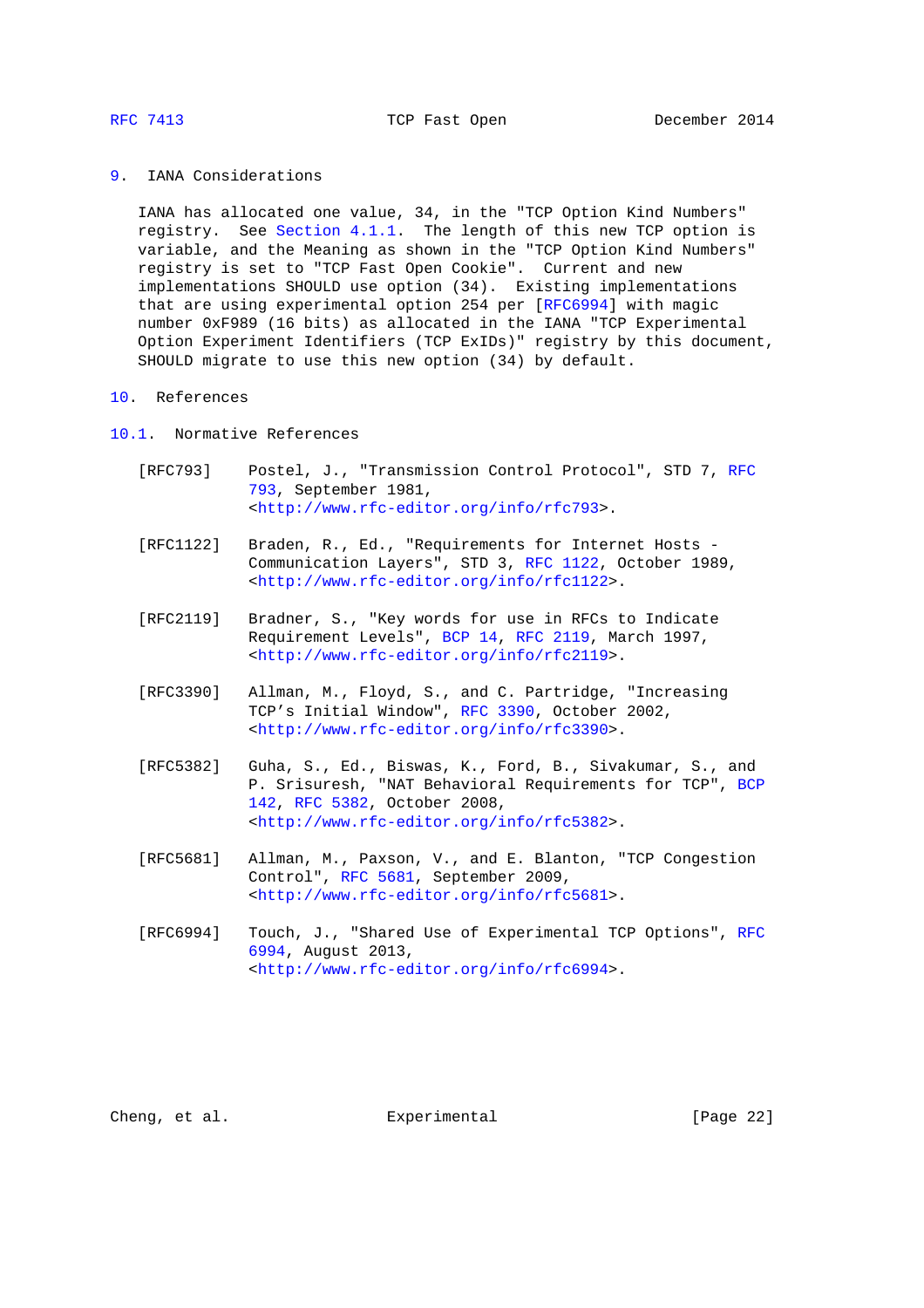### <span id="page-22-5"></span><span id="page-22-1"></span><span id="page-22-0"></span>[10.2.](#page-22-0) Informative References

- [AERG11] Al-Fares, M., Elmeleegy, K., Reed, B., and I. Gashinsky, "Overclocking the Yahoo! CDN for Faster Web Page Loads", in Proceedings of Internet Measurement Conference, November 2011.
- <span id="page-22-10"></span> [BELSHE11] Belshe, M., "The Era of Browser Preconnect", February 2011, [<http://www.belshe.com/2011/02/10/](http://www.belshe.com/2011/02/10/the-era-of-browser-preconnect/) [the-era-of-browser-preconnect/>](http://www.belshe.com/2011/02/10/the-era-of-browser-preconnect/).
- <span id="page-22-3"></span> [BRISCOE12] Briscoe, B., "Some ideas building on [draft-ietf-tcpm](http://tools.ietf.org/pdf/draft-ietf-tcpm-fastopen-01) [fastopen-01"](http://tools.ietf.org/pdf/draft-ietf-tcpm-fastopen-01), message to the tcpm mailing list, July 2012, [<http://www.ietf.org/mail-archive/](http://www.ietf.org/mail-archive/web/tcpm/current/msg07192.html) [web/tcpm/current/msg07192.html>](http://www.ietf.org/mail-archive/web/tcpm/current/msg07192.html).
- <span id="page-22-2"></span>[Chrome] Google Chrome, [<https://www.google.com/intl/en-US/chrome/browser/>](https://www.google.com/intl/en-US/chrome/browser/).
- <span id="page-22-6"></span> [HNESSK10] Haetoenen, S., Nyrhinen, A., Eggert, L., Strowes, S., Sarolahti, P., and M. Kojo, "An Experimental Study of Home Gateway Characteristics", in Proceedings of Internet Measurement Conference, October 2010.
- <span id="page-22-9"></span> [HNRGHT11] Honda, M., Nishida, Y., Raiciu, C., Greenhalgh, A., Handley, M., and H. Tokuda, "Is it Still Possible to Extend TCP?", in Proceedings of Internet Measurement Conference, November 2011.
- <span id="page-22-4"></span> [JIDKT07] Jaiswal, S., Iannaccone, G., Diot, C., Kurose, J., and D. Towsley, "Measurement and Classification of Out-of- Sequence Packets in a Tier-1 IP Backbone" IEEE/ACM Transactions on Networking (TON), Volume 15, Issue 1, pp 54-66.
- <span id="page-22-8"></span> [LANGLEY06] Langley, A., "Probing the viability of TCP extensions", [<http://www.imperialviolet.org/binary/ecntest.pdf>](http://www.imperialviolet.org/binary/ecntest.pdf).
- [MAF04] Medina, A., Allman, M., and S. Floyd, "Measuring Interactions Between Transport Protocols and Middleboxes", in Proceedings of Internet Measurement Conference, October 2004.
- <span id="page-22-7"></span> [MQXMZ11] Wang, Z., Qian, Z., Xu, Q., Mao, Z., and M. Zhang, "An Untold Story of Middleboxes in Cellular Networks", in Proceedings of SIGCOMM, August 2011.

Cheng, et al.  $\Box$  Experimental  $\Box$  [Page 23]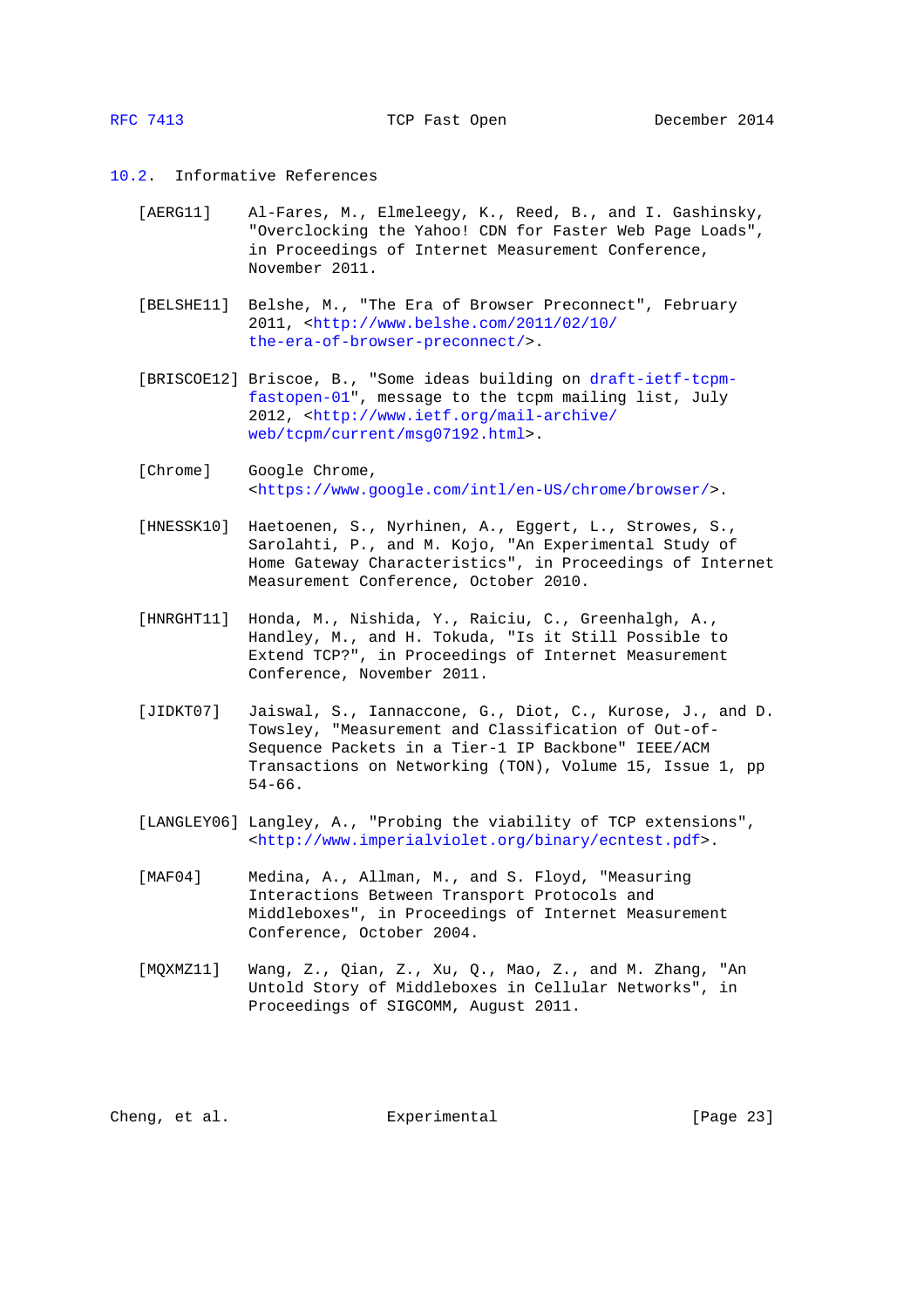- <span id="page-23-2"></span> [PHRACK98] "T/TCP vulnerabilities", Phrack Magazine, Volume 8, Issue 53, Article 6, July 8, 1998, [<http://www.phrack.com/issues.](http://www.phrack.com/issues)html?issue=53&id=6>.
- <span id="page-23-0"></span> [RCCJR11] Radhakrishnan, S., Cheng, Y., Chu, J., Jain, A., and B. Raghavan, "TCP Fast Open", in Proceedings of the 7th ACM CoNEXT Conference, December 2011.
- [RFC1323] Jacobson, V., Braden, R., and D. Borman, "TCP Extensions for High Performance", [RFC 1323,](http://tools.ietf.org/pdf/rfc1323) May 1992, [<http://www.rfc-editor.org/info/rfc1323>](http://www.rfc-editor.org/info/rfc1323).
- [RFC1644] Braden, R., "T/TCP -- TCP Extensions for Transactions Functional Specification", [RFC 1644,](http://tools.ietf.org/pdf/rfc1644) July 1994, [<http://www.rfc-editor.org/info/rfc1644>](http://www.rfc-editor.org/info/rfc1644).
- [RFC2460] Deering, S. and R. Hinden, "Internet Protocol, Version 6 (IPv6) Specification", [RFC 2460,](http://tools.ietf.org/pdf/rfc2460) December 1998, [<http://www.rfc-editor.org/info/rfc2460>](http://www.rfc-editor.org/info/rfc2460).
- [RFC4987] Eddy, W., "TCP SYN Flooding Attacks and Common Mitigations", [RFC 4987,](http://tools.ietf.org/pdf/rfc4987) August 2007, [<http://www.rfc-editor.org/info/rfc4987>](http://www.rfc-editor.org/info/rfc4987).
- [RFC6013] Simpson, W., "TCP Cookie Transactions (TCPCT)", [RFC 6013,](http://tools.ietf.org/pdf/rfc6013) January 2011, [<http://www.rfc-editor.org/info/rfc6013>](http://www.rfc-editor.org/info/rfc6013).
- [RFC6247] Eggert, L., "Moving the Undeployed TCP Extensions [RFC](http://tools.ietf.org/pdf/rfc1072) [1072,](http://tools.ietf.org/pdf/rfc1072) [RFC 1106,](http://tools.ietf.org/pdf/rfc1106) [RFC 1110,](http://tools.ietf.org/pdf/rfc1110) [RFC 1145,](http://tools.ietf.org/pdf/rfc1145) [RFC 1146,](http://tools.ietf.org/pdf/rfc1146) [RFC 1379,](http://tools.ietf.org/pdf/rfc1379) [RFC 1644,](http://tools.ietf.org/pdf/rfc1644) and [RFC 1693](http://tools.ietf.org/pdf/rfc1693) to Historic Status", [RFC 6247,](http://tools.ietf.org/pdf/rfc6247) May 2011, [<http://www.rfc-editor.org/info/rfc6247>](http://www.rfc-editor.org/info/rfc6247).
- [RFC7323] Borman, D., Braden, B., Jacobson, V., and R. Scheffenegger, Ed., "TCP Extensions for High Performance", [RFC 7323,](http://tools.ietf.org/pdf/rfc7323) September 2014, [<http://www.rfc-editor.org/info/rfc7323>](http://www.rfc-editor.org/info/rfc7323).
- <span id="page-23-1"></span> [SOUDERS11] Souders, S., "Making A Mobile Connection", [<http://www.stevesouders.com/blog/2011/09/21/](http://www.stevesouders.com/blog/2011/09/21/making-a-mobile-connection/) [making-a-mobile-connection/>](http://www.stevesouders.com/blog/2011/09/21/making-a-mobile-connection/).

Cheng, et al. Experimental Experimental [Page 24]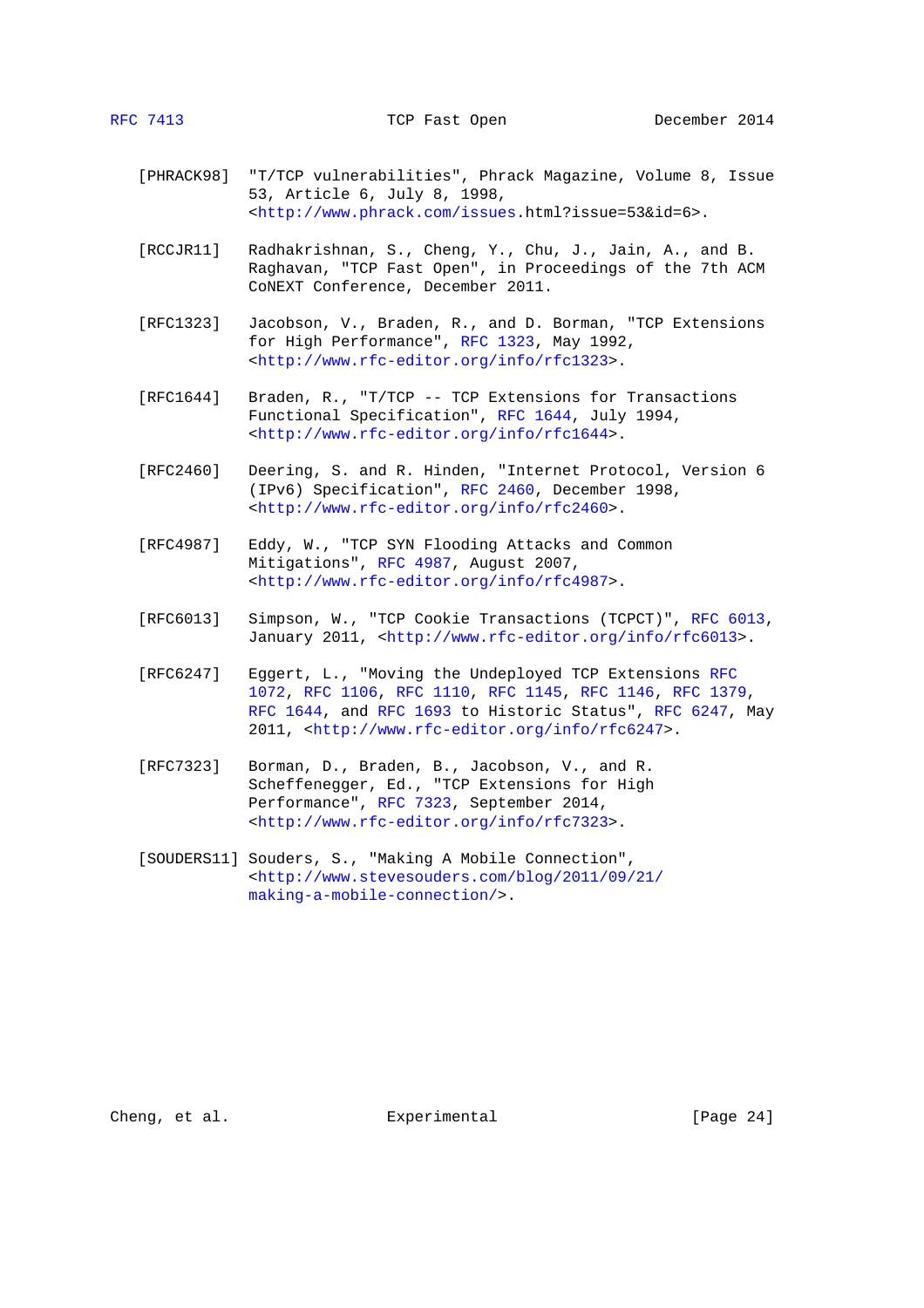<span id="page-24-1"></span><span id="page-24-0"></span>[Appendix A.](#page-24-0) Example Socket API Changes to Support TFO

## <span id="page-24-2"></span>[A.1.](#page-24-2) Active Open

 The active open side involves changing or replacing the connect() call, which does not take a user data buffer argument. We recommend replacing the connect() call to minimize API changes, and, hence, applications to reduce the deployment hurdle.

 One solution implemented in Linux 3.7 is introducing a new flag, MSG\_FASTOPEN, for sendto() or sendmsg(). MSG\_FASTOPEN marks the attempt to send data in the SYN like a combination of connect() and sendto(), by performing an implicit connect() operation. It blocks until the handshake has completed and the data is buffered.

 For a non-blocking socket, it returns the number of bytes buffered and sent in the SYN packet. If the cookie is not available locally, it returns -1 with errno EINPROGRESS, and sends a SYN with a TFO cookie request automatically. The caller needs to write the data again when the socket is connected. On errors, it returns the same errno as connect() if the handshake fails.

 An implementation may prefer not to change the sendmsg() call because TFO is a TCP-specific feature. A solution is to add a new socket option, TCP\_FASTOPEN, for TCP sockets. When the option is enabled before a connect() operation, sendmsg() or sendto() will perform a Fast Open operation similar to the MSG\_FASTOPEN flag described above. This approach, however, requires an extra setsockopt() system call.

# <span id="page-24-3"></span>[A.2.](#page-24-3) Passive Open

 The passive open side change is simpler compared to the active open side. The application only needs to enable the reception of Fast Open requests via a new TCP\_FASTOPEN setsockopt() socket option before listen().

 The option enables Fast Open on the listener socket. The option value specifies the PendingFastOpenRequests threshold, i.e., the maximum length of pending SYNs with data payload. Once enabled, the TCP implementation will respond with TFO cookies per request.

 Traditionally, accept() returns only after a socket is connected. But, for a Fast Open connection, accept() returns upon receiving a SYN with a valid Fast Open cookie and data, and the data is available to be read through, e.g., recvmsg(), read().

Cheng, et al. Experimental [Page 25]